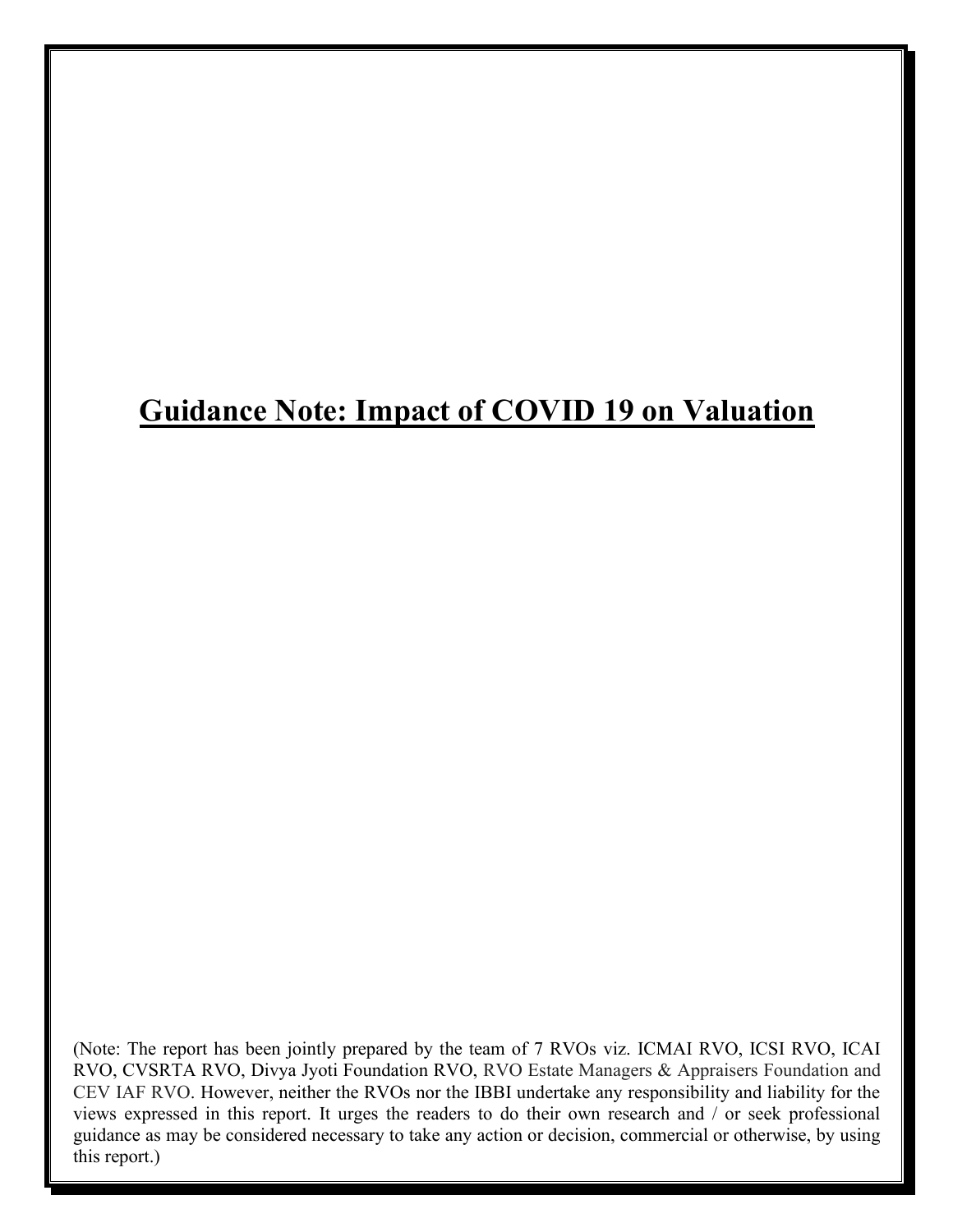## **Table of Contents**

| SI. No         | <b>Contents</b>                                                                                                                                                                                                                                                                                                                                                                                                                                                                  | Page No.                           |
|----------------|----------------------------------------------------------------------------------------------------------------------------------------------------------------------------------------------------------------------------------------------------------------------------------------------------------------------------------------------------------------------------------------------------------------------------------------------------------------------------------|------------------------------------|
| 1              | <b>Background</b>                                                                                                                                                                                                                                                                                                                                                                                                                                                                | $\mathbf{3}$                       |
| $\overline{2}$ | <b>Economic Impact of COVID</b>                                                                                                                                                                                                                                                                                                                                                                                                                                                  | $2 - 4$                            |
|                | 2.1 Economic Impact on the Indian market / economy<br>2.2 Sector wise Economic impact<br>2.3 Industry wise economic impact                                                                                                                                                                                                                                                                                                                                                       |                                    |
| 3              | <b>Valuation Considerations</b>                                                                                                                                                                                                                                                                                                                                                                                                                                                  | $4 - 7$                            |
|                | 3.1 Price Vs Value<br>3.2 Recognize the volatility<br>3.3 What's the story underpinning the valuation<br>3.4 Gearing position and timing of refinancing events can increase risk<br>3.5 Valuation Date<br>3.6 Events between Valuation Date & Report Date<br>3.7 Starting Point of Valuation                                                                                                                                                                                     |                                    |
| 4              | <b>Valuation Approaches</b>                                                                                                                                                                                                                                                                                                                                                                                                                                                      |                                    |
|                | 4.1 Income Approach<br><b>Going Concern Value</b><br>4.1.1<br>4.1.2 Cash Flow Projections<br>Cash flow considerations<br>4.1.3<br>4.1.4 Long term growth rates<br>4.1.5 Cost of capital<br>Cost of debt/gearing<br>4.1.6<br>4.1.7 Discount Rates<br>4.1.8 The COVID-19 marketability discount<br>4.1.9<br>liquidity adjustments to discount rates<br>4.1.10 Beta<br>4.1.11 Increased volatility in betas<br>4.1.12 EBITDAC<br>4.2 Market Approach<br>4.3 The Asset Cost Approach | $7 - 13$<br>$13 - 14$<br>$14 - 16$ |
| 5              | <b>Disclosures</b>                                                                                                                                                                                                                                                                                                                                                                                                                                                               | 16                                 |
| 6              | <b>IVSC Guidance</b>                                                                                                                                                                                                                                                                                                                                                                                                                                                             | $16-19$                            |
| $\overline{7}$ | <b>Conclusion</b>                                                                                                                                                                                                                                                                                                                                                                                                                                                                | 19                                 |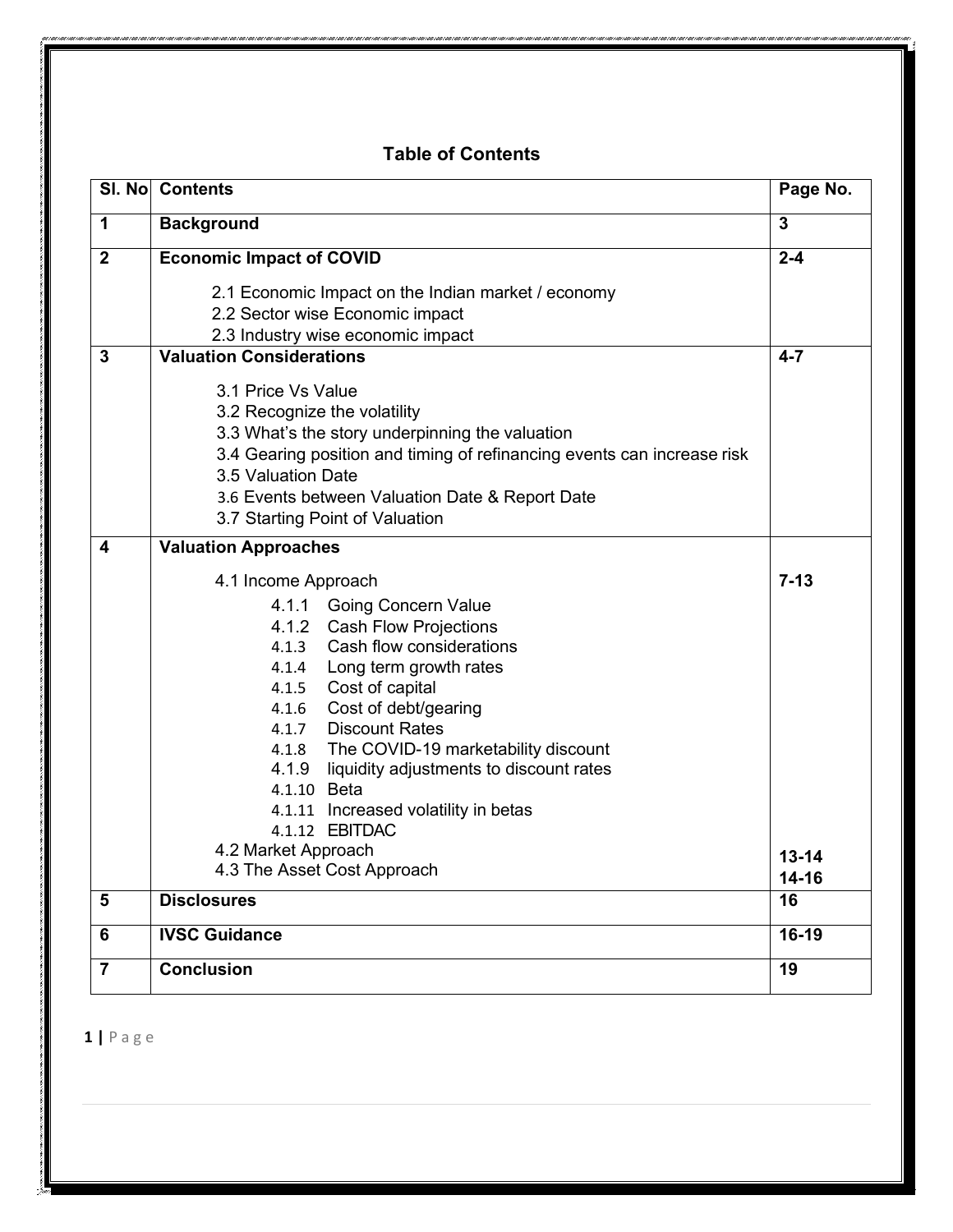## **1. Background**

- 1.1 The COVID 19 crisis continues to hugely affect the humanity including global economic, social, and political perspectives. These are uniquely testing times for us all. The speed at which COVID-19 has spread across the world is unprecedented and the characteristics, dimensions and severity of the disruption to the global economy, is yet unknown.
- 1.2 The recent Covid-19 outbreak and subsequent lockdowns have significantly impacted global markets with increased volatility and business disruption worldwide. When it comes to valuation, concerns have been raised about the fair value of companies, resulting in increased regulator and stakeholder scrutiny. These times are very demanding specially in respect of valuations as in order to value assets, there are limited to no comparable data and all markets, sectors and firms are facing an uneven / uncertain future.
- 1.3 While it is difficult to predict the overall social and economic impact of the crisis with any degree of certainty, performing a valuation in these market conditions is quite challenging, in particular when significant unobservable / unknown inputs are to be considered, relied upon and factored into valuation.

## **2. Economic Impact of COVID**

## **2.1 Economic Impact on the Indian market / economy**

- 2.1.1 Between 31 March 2020 and April 2020, the S&P BSE Sensex index fell by somewhere between 30% and 45%. While the stock market's passive reaction to the destructive Covid-19 waves has been puzzling, the Indian government has encouraged state / local governments to adopt more localized and targeted containment measures to avoid too big an economic impact.
- 2.1.2 The Nomura India Business Resumption Index (NIBRI) fell to 60 for the week ended May 23, 2020 down from 63 a week earlier. The index, which tracks high-frequency economic indicators such as mobility, power demand and unemployment, is down to levels seen in June last year after a full recovery in February.
- 2.1.3 The Indian economy is unlikely to take a hit as bad as last year's, especially as much of the country's industrial activity has not shut down. In early April, when the surge in Covid cases was apparent, IMF had decided to revise India's output growth forecast for next year upwards from 11.5% to 12.5%.

## **2.2 Sector wise Economic impact**

2.2.1 The Indian economy exited its contractionary phase in the quarter ended December 2020, after two consecutive quarters of fall, according to the data released by the National Statistical Office (NSO). Its real gross domestic product (GDP) grew by a marginal 0.4 per cent, while real gross value added (GVA) reported one per cent expansion.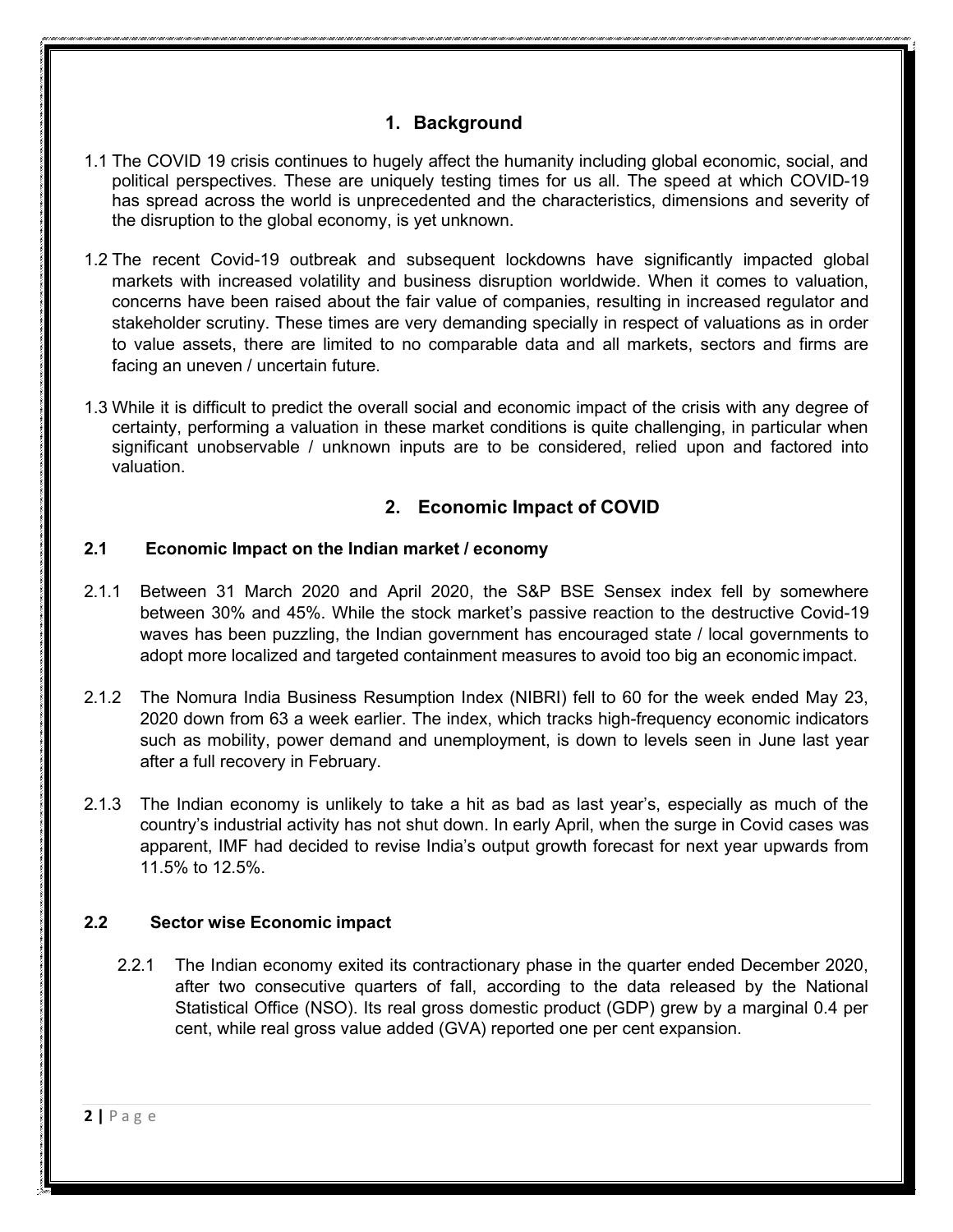- 2.2.2 The agricultural sector, which remained unbattered by the Covid-19 induced lockdown, grew by 3.9 per cent in the December 2020 quarter. Utilities, which were quick to recover from the shock in the September quarter itself, reported a smart 7.3 per cent expansion in the December 2020 quarter. The manufacturing sector returned to growth, buoyed by release of pent-up demand and fresh festive spending. It clocked 1.7 per cent growth in GVA. The IIP data shows that this growth, however, was skewed in favor of infrastructural goods, electronic goods and home appliances. Labor intensive industries such as textile, leather, beverages, tobacco and paper were missing from the festive frenzy.
- 2.2.3 The mining sector continued to languish, but construction sprung a pleasant surprise. Construction recorded a 6.2 per cent growth in the December 2020 quarter, possibly driven by aggressive capital spending by the central government. This shows up in capital formation which grew by 2.6 per cent, after two quarters of fall.
- 2.2.4 The services sector continued its y-o-y contraction for the third consecutive quarter, albeit at a much slower rate of one per cent than the 21.4 per cent and 11.4 per cent contraction seen in the June 2020 quarter and the September 2020 quarter, respectively. The financial, professional services & real estate sector did well, growing by 6.6 per cent in the December 2020 quarter. The growth was driven by profits made by financial services companies. The trade, hotels, transport, storage & communications segment continued to contract (-7.7 per cent) and so did the public administration segment (-1.5 per cent).
- 2.2.5 On the demand side, the growth was driven by capital formation alone. Private final consumption expenditure did narrow its contraction to 2.4 per cent in the December 2020 quarter, but failed to return to growth. Consumption demand seems to have been driven by middle and higher-income groups, a majority of whom have not taken a hit on their incomes amid the pandemic. Final consumption expenditure by the government too declined by 1.1 per cent and so did imports and exports, which fell by 4.6 per cent each. Capital formation, the sole driver of growth from the demand side in the December 2020 quarter seems to have grown on increased capital outlay by the Centre. Central Government's capital expenditure more-than-doubled compared to its level in the December 2019 quarter. Participation of private corporates seems to have been absent in capital formation recovery.
- 2.2.6 Covid has brought change in pattern of consumption of goods & services. Many goods which considered to be essentials in physical format e.g. printed books, appeals, Fuel etc. are being substituted by virtual services like eBooks, good internet connectivity, software, Apps etc. Infect the corporates who sensed this change early emerged as winners and the financial performance has seen positive upside.
- 2.2.7 COVID brought substantial amount of reduction especially on Administration & Selling and Distribution costs. Suddenly corporates are finding many recurring costs as redundant and have taken policy decisions for dispensing with the same. Hence although there were constraints on Top line, the bottom line remained unaffected relatively.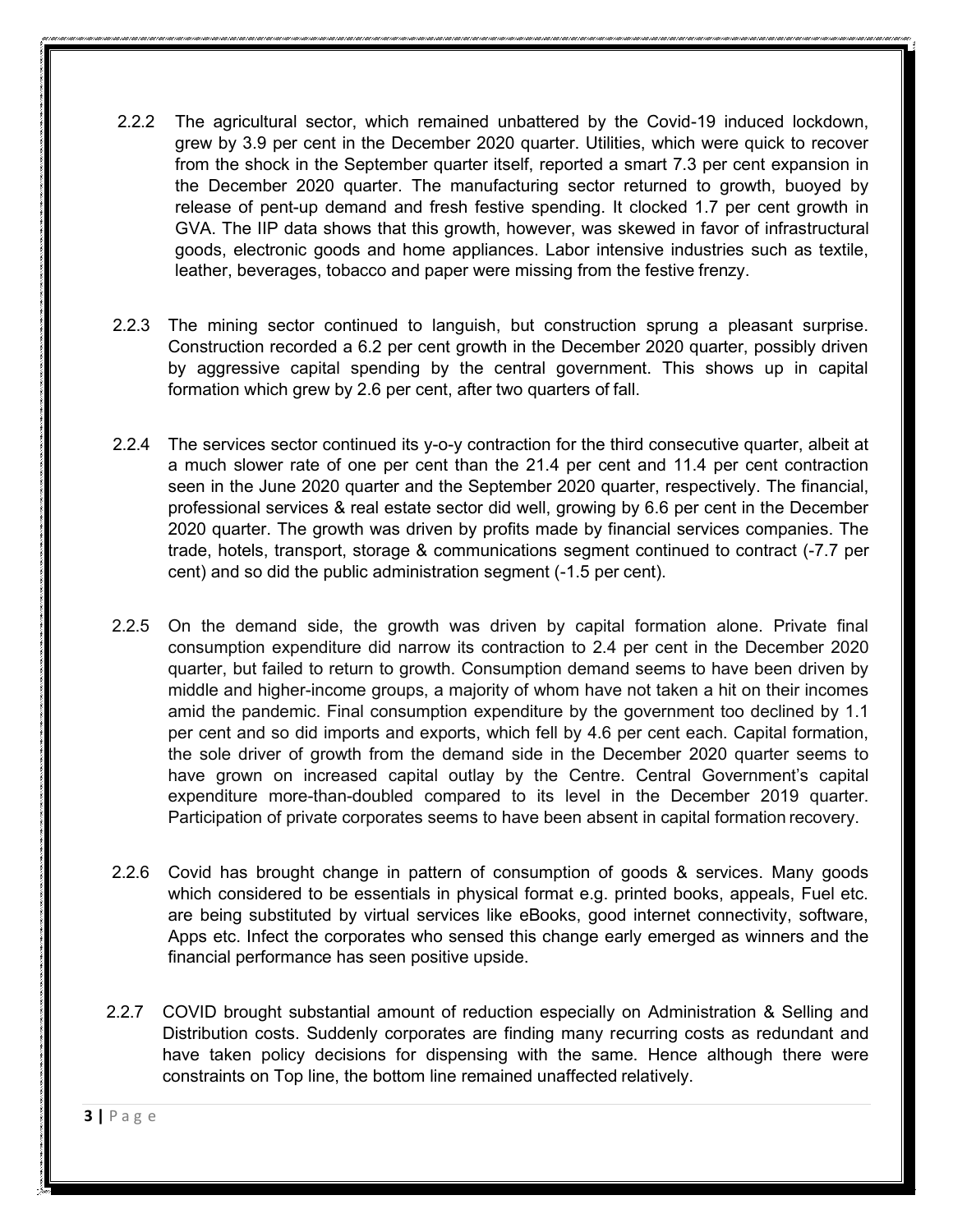## **2.3 Industry wise economic impact**

COVID-19 affected industries differently and in general the industry wise impact is as under:

- Minimal consumer staples, technology and utilities;
- Moderate financials, health care, industrials and real estate; and
- Significant consumer discretionary, energy, retail and tourism and hospitality.

#### **3 Valuation Considerations**

Valuation during Covid-19 brings a new set of challenges for the valuers and analysts. While assessing the value of businesses, the valuers must keep in mind that while most businesses have been hit negatively, some businesses have benefitted from the pandemic as well. Some of the key factors impacting business value includes, dependence of business on macro-economic factors; company's product/service demand; level of technology enablement; the current impact of pandemic on business and the management's plan towards recovery. Valuers would also need to assess if the management plans towards recovery are plausible.

**Unaffected businesses:** In case of businesses who have not been impacted by the pandemic and have shown resilience, their valuation should be done as is. In some cases, valuers may assign a higher value for better resilience.

**Improved businesses (short term):** Think of hospitals, companies that made masks and hand sanitizers. Their businesses skyrocketed in the short run, but they are expected to come down in near future when the pandemic subsides, and these incomes are really extraordinary gains for them. It may be built into valuation as one-time gains. Valuers should be careful while using revenue growth forecasts beyond the next couple of years. Using a high base to calculate revenue forecasts may be dangerous. The likely future cash flow will, at worst, remain where it was pre-pandemic, and possibly increased post pandemic. These companies as a whole have increased in value, albeit marginally.

**Improved businesses (long term):** Technology enabled companies like Zoom, EdTech companies like Byju's, e -commerce companies and food delivery companies have really benefitted from the pandemic and expected to continue to sustain the advantages in the medium term. However, valuers must also consider the fact that in the long run, more and more companies may join the party and the margins and revenues of these companies will also come down eventually – normal economics.

**Badly affected businesses:** Businesses in travel, tourism, restaurants, entertainment businesses have been badly hit and some of them may never recover completely at all. If the company has been severely impacted, assess the going concern impact and assign a probability of the company shutting operations.

In this Vulnerable, uncertain, complex and ambiguous economic environment, Valuers may consider and keep in mind the following guidance notes: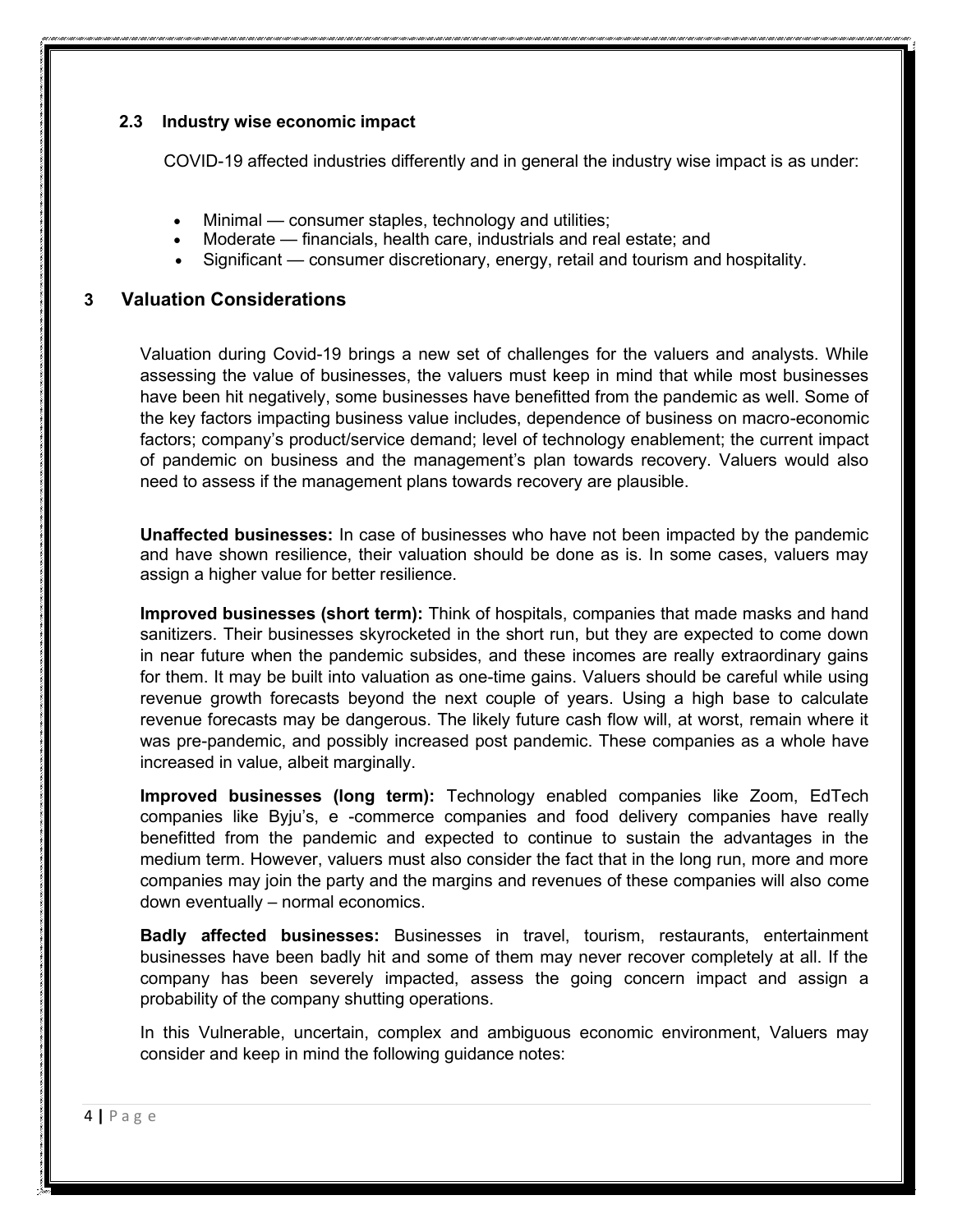- **3.1 Price vs. Value –** Whilst it is always important to remember the distinction between the two, it is even more critical in the current market conditions to ensure that it is possible to separate fundamental value changes from potential 'noise' in the pricing of public securities and valuation of assets.
- **3.2 Recognize the volatility –** Periods of increased volatility should not be ignored. While heightened volatility reflects increased uncertainty and makes valuations more challenging, it is still possible to perform robust valuations that reflect market conditions at the valuation date. It is recommended to take projections for a longer period, to see through the pandemic uncertainty.
- **3.3 What's the story underpinning the valuation** Valuations begin with numbers but closing a valuation requires telling a story that fits together. Valuations can make little sense when various pieces of data are brought together without ensuring that they work in unison. This is a particular risk in the current environment given the fact that there have been significant fluctuations in several fundamental valuation inputs. An important consideration would be to form an opinion in the context of the sector/industry in which the valuation is being conducted. Whether the disruption in market conditions is short term, like it happened in case of real estate and financial services or is it going to have medium to long term impact like in case of travel and hospitality.

## **3.4 Gearing position and timing of refinancing events can increase risk.**

Government has taken various steps to maintain liquidity in credit markets. However, consideration will need to be given to the funding position of each investment, particularly if there are indications that the credit markets may be constricted. Of particular interest will be:

- those investments with refinancing events in the short-term, which will be most at risk given the potential uncertainties in the amount of debt that can be raised and the cost of new debt
- the medium-term margin assumptions adopted, which may need to be reassessed if credit spreads widen for lower rated investments
- the extent of refinancing assumed in the medium-term that primarily provide an equity release, which may not be available in a dislocated credit environment
- the covenant headroom available, with those investments with limited headroom being at most risk, potentially amplified by any lingering uncertainty in relation to the impact on covenants of recently introduced accounting measures for right of use assets

## **3.5 Valuation Date**

In determining if the impact of COVID -19 was known or knowable as on the valuation date, a valuation professional needs to understand the timeline of COVID-19. in India Most valuation experts believe that as of December 31, 2019, COVID-19's impact was not known or knowable. However, for valuation dates through the first part of 2020, valuers will have to make an assessment based on the specific valuation date, the information that was known and available as of that date, and to what extent it should be taken into account in the valuation.

## **3.6 Events between Valuation Date & Report Date:**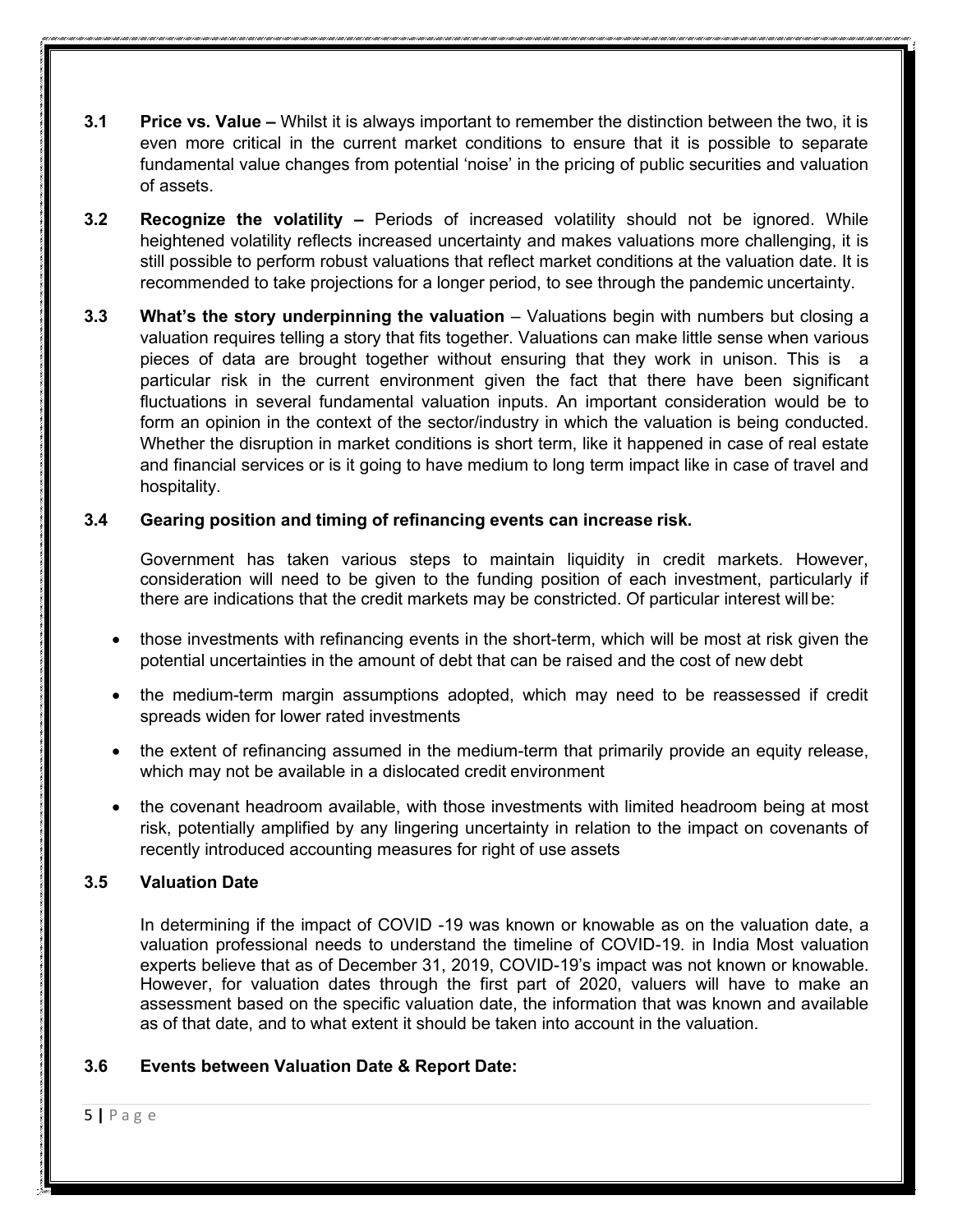**ICAI Valuation Standards –** *"*The valuation date is the specific date at which a valuer estimates the value of the asset. An event that occurs subsequent to the valuation date could affect the value; such an occurrence is referred to as a subsequent event. Subsequent events are indicative of the conditions that were not known or knowable at the valuation *date, including*  conditions that arose subsequent to the valuation date. Generally, a valuer would consider only circumstances existing at the valuation date and events occurring up to the valuation date.

However, events and circumstances occurring subsequent to the valuation date, may be relevant to the valuation depending upon, inter alia, the basis, premise and purpose of valuation. Hence the valuer should apply its professional judgement, to consider any of such circumstances / events which are relevant for the valuation. Such circumstances / events could be relating to, but not limited to, the asset being valued, comparables and valuation parameters used. In the event such circumstances / events are considered by the valuer the same should be explicitly disclosed in the valuation report".

#### **International Valuation Standards – Bases of Valuation:**

"The assumed date of a transaction will influence what information and data a valuer considers in a valuation. Most bases of value prohibit the consideration of information or market sentiment that would not be known or knowable with reasonable due diligence on the measurement/valuation date by participants."

Therefore, a valuer may include additional analysis and disclosures explaining the impact of the subsequent event (COVID-19) on the performance and value of the subject company. As with many other valuation decisions, whether to account for the COVID-19 pandemic in a valuation will be based on specific facts and circumstances of the Business/ Asset being Valued including the Purpose, Basis , Premise and Approach followed in performing the Valuation exercise. Events affecting Valuation in between Valuation date & Valuation Report date may be captured and quantified in footnote in the Valuation Report in order to bring clarity for intended user of Valuation report.

It is important to have a month-on-month review of events to formulate an opinion on how much impact of Covid need to be internalized in the valuations even when the valuation date is post Covid spread, as different waves have stuck at different time periods. Vaccination started at different points of time and their progress has also varied. This becomes even more critical, when adopting Discounted Cash Flow method of valuation where there is a gap between valuation date and date of report.

## **3.7 Starting Point of Valuation**

A careful examination of the total business landscape specially in the current dynamic environment will be very helpful for a valuer to assess the impact of the pandemic on the subject business:

- 1. **The business plan –** how was it updated, who was involved, was it stress tested?
- 2. **Customers and suppliers –** evaluate health, pipeline, and various risks and opportunities, in particular impact of single or few large customers' own health, on the target assets value.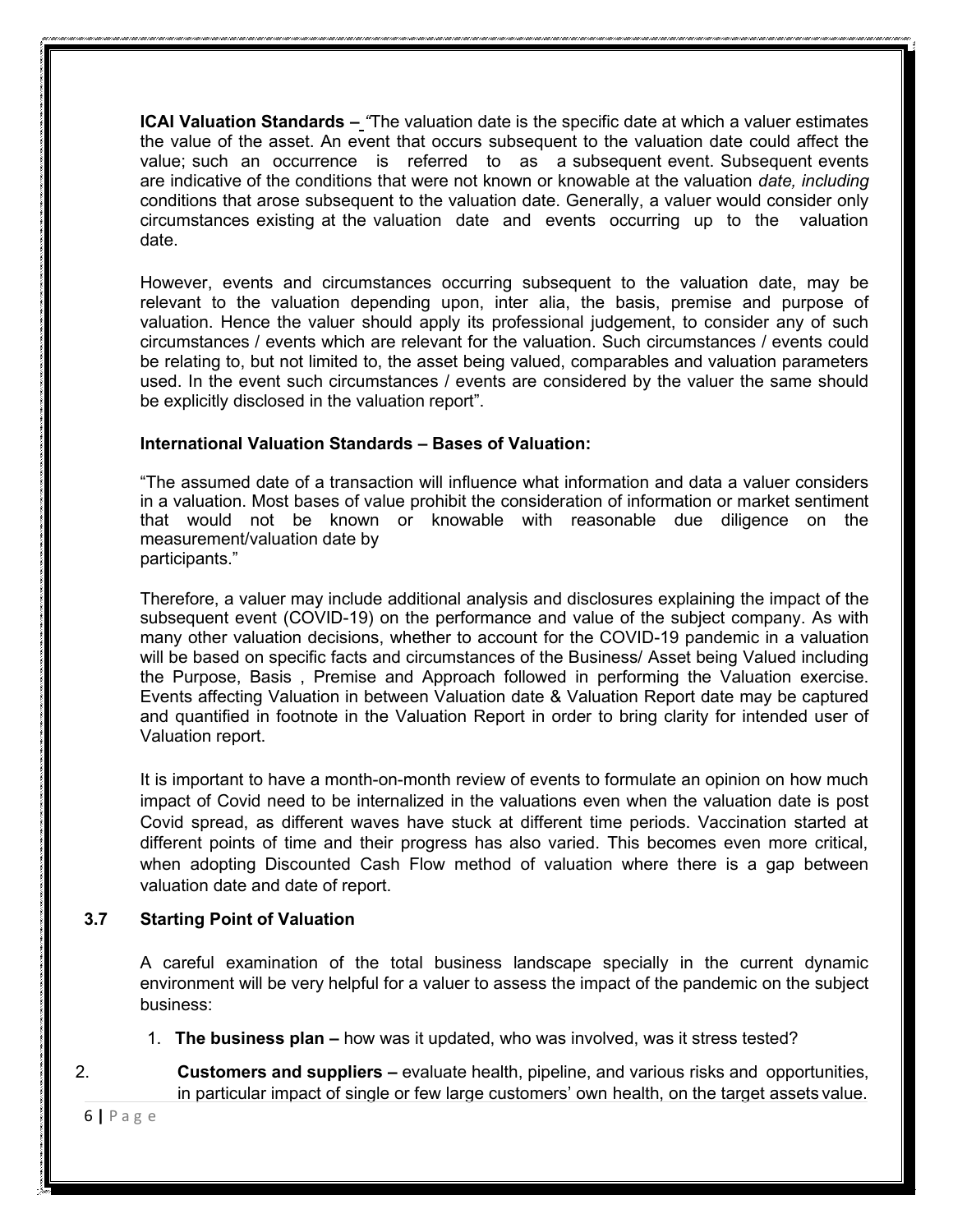- 3. **Products and services (availability, volumes, price) –** consider supply chain disruption or dislocation, impact on pricing, demand.
- 4. **Operations –** changes to key overhead costs, impact of government assistance programs availability of reduced skilled resources
- 5. **Liquidity –** cash crunch, covenants, collateral assessment, working capital requirements.
- 6. **Profitability –** when is the company expected to return to the pre-COVID-19 level of profitability? What is the expected impact on long-term profitability?
- 7. **Customer Behavior-** Impact on short, medium and long term of the customer behavior patterns and hence subsequent impact on the different types of businesses should be evaluated. In some cases, it could be a favorable change of customer behavior for instance in Telemedicine, Remote services related to medical diagnostics, medical insurance related services, home shopping delivery services.
- 8. **Going Concern Assumption –** Testing the ability of the company to generate sustainable cash flows and outcompete the crisis is critical to consider and incorporate in valuation

The outcome of the above analysis will help determine the appropriate valuation approach

Some companies will have businesses that thrive in the COVID-19 environment because of their ability to take advantage of opportunities. Grocery & Food delivery services, manufacturers of PPE, and those who have retooled or reinvented themselves, may find that their business thrives and does better than in pre-COVID-19 periods. As the economy and consumer behavior changes, there will be companies who can capitalize on this moment in time and do better than was originally anticipated. Valuers should consider the unpredictability of the current environment and evaluate key factors that require more emphasis than in a typical valuation. When reviewing valuations prepared during this period, the reader should assess how the valuer addressed these issues in their analysis.

## **4 Valuation Approaches**

#### **4.1 Income Approach**

The Income Approach establishes a projection of the future value a buyer might expect to receive as a result of acquiring the asset / business. This value is determined by capitalizing the future cashflows at the required rate of return for investing the business. This offset of future revenue against immediate risk is inverse to the value of the business.

Cash flow has always been a focus when it comes to valuations and the business's ability to continue operations. COVID-19 has made cash flow that much more important. A valuer should consider the subject company's cash balance and cash usage rate in assessing the company's ability to continue operations. This also includes assessing changes the company has made to preserve capital during this time period as well as going forward. Doing so will give the valuer a good idea of how long the company may survive under the current situation. Some of the issues that the company may face and for which adjustment would be required are the following: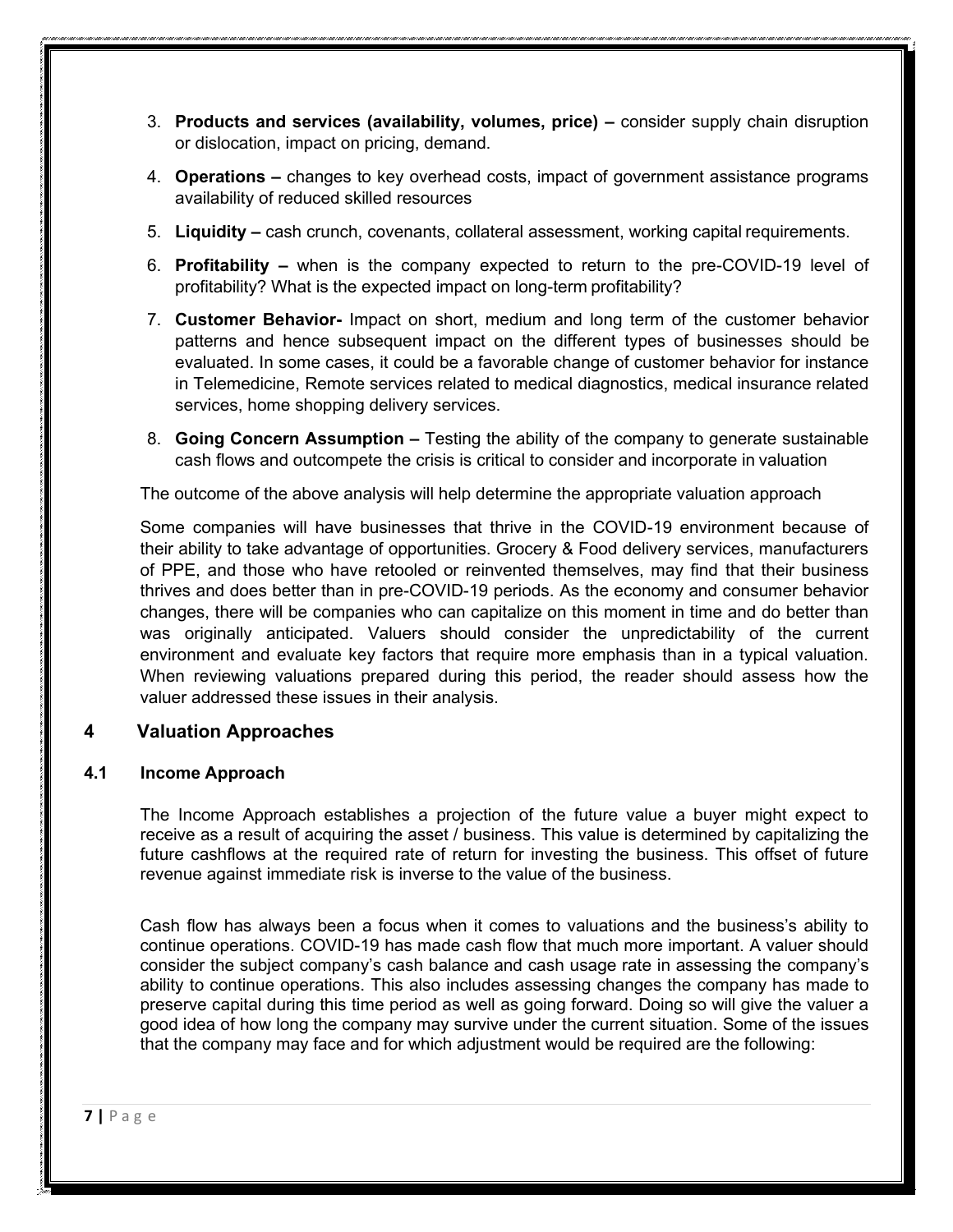- Changing customer behavior
- Short-term and long-term impact on revenue
- Labor shortages
- Increased cost of production
- Increase in working capital days
- Cost of restart in case of a continuous process plant
- Impact on short term liquidity
- Difficulty in meeting debt obligation
- Adjustment to Discount for Lack of Marketability
- Valuations using DCF will be given more weightage in the current scenario as this can capture a limited downside period more accurately, albeit with a lot more diligence on business projections.

Therefore, valuers may have to be acutely aware of the need to make normalizing adjustments to both revenue and expenses as part of their models & in case the cash flows are already adjusted with the effects of COVID 19, no further adjustments would be required in the discounted rate. Further detailed deliberations are required on below parameters impacting income approach directly:

Value of the Company = Probability  $F_{\text{failure}}$  x Liquidation Value + Probability  $S_{\text{uccess}}$  x Going Concern Value

Liquidation Value = Current Book Value of the company – Shut Down costs

Attention must be given to potential loss of Sales, unrecoverable debt, forced sale of inventory or fixed assets and severance pay to employees.

## **4.1.1 Going Concern Value**

Going Concern Value may be arrived at using scenario analysis. While Scenario analysis is not new and is often used in valuation given the uncertainty around future, this is more relevant during these times

- **Base Case:** Revenues and Operations may be impacted for 1-2 years and will after that period return to normal level of operations.
- **Bear Case:** Revenues and Operations may be impacted for the next 3-5 years and will take time to recover. In such cases, long term projections would be required (say 10 years).
- **Bull Case:** Revenues and Operations would return to normal level of operations within the same / next year.

In case valuers choose to value the company using scenarios, value of going concern may be:

GC Value = Value  $_{base}$  x Probability  $_{base}$  + Value  $_{beat}$  x Probability  $_{beat}$  + Value  $_{bul}$  x Probability  $_{bul}$ 

## **4.1.2 Cash Flow Projections**

There is a fundamental understanding that valuation is forward-looking. Valuers use their training and experience to put forth cash flow projections that reflect what is "known or knowable" at the time of the valuation. The change that is occurring around the world is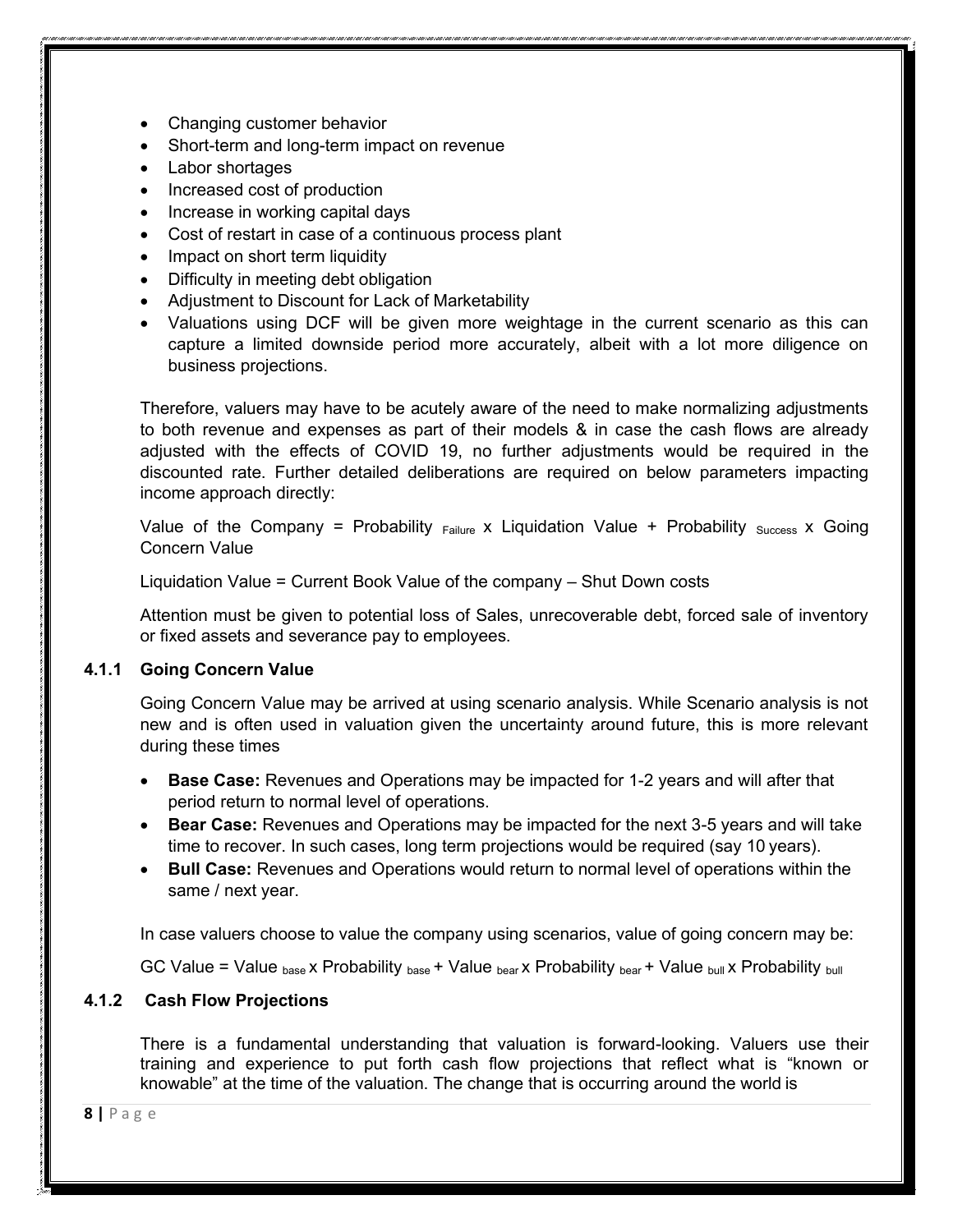material, significant and rapid. Therefore, the valuation of an entity as of December 31, 2019, will look dramatically different than the valuation of the same entity as of March 31, 2020 or March 31, 2021. Additionally, 2020 & 2021 revenue and expenses will assuredly reflect significant fluctuations from historical trends and will not reflect a normalized level of operations for the basis of forecasting a subject entity's cash flow. Therefore, valuers will have to be acutely aware of the need to make normalizing adjustments to both revenue and expenses as part of their forecast models.

'Alpha' adjustments should not be confused with illiquidity adjustments to discount rates, Alpha is a specific risk premium because the set of cash flow projections being used may not be 'expected' cash flows. There may be some 'downside' scenarios missing from the 'probability weighted average' set of projections

#### **4.1.3 Cash flow considerations**

While preparing the projections, care must be taken to duly take into account the following considerations:

- Revenue and Profit Margin levels may be very volatile over the next few years
- Interest rates are likely to be lower in the next few years
- The company's working capital may change significantly in the short period given the receivables may be delayed and accordingly, the working capital requirements may increase in short run.
- The company's expansion plans may also be affected significantly during covid. Usually, companies would like to defer their capex plans. However, for those looking to pivot their businesses in a new direction or those positively affected by the pandemic may increase their capex immediately.
- Borrowings may go up in case companies are planning to expand. However, given the lower interest rates, interest expenses are likely to go down.

Depending on the specific entity type, these adjustments will be more or less material. Furthermore, there is significant uncertainty surrounding how long the pandemic will continue, meaning the development of cash flow projections will require substantial judgment based on the facts known at the time of the valuation. The increased uncertainty, and risk associated with the cash flow projections, will need to be accounted for within the selected discount rate used within the valuation. Different cash flow scenarios could be a useful way of understanding the range of potential outcomes for a business and its attached risks. For example, a business-asusual scenario, a scenario with short/medium term disruption and a scenario with a broader and longer economic downturn.

## **4.1.4 Long term growth rates:**

Long term growth rate assumptions should reflect market participants' long-term estimates for inflation and real economic growth, adjusted to reflect the outlook for the sector that a company is operating in as well as company specific factors. Typically, the effects of new industries and technologies and the impact of competition within industries may limit company specific long term growth rates to a lower level than for the economy as a whole to at least some degree. However, the long-term sector and company specific outlook may well have changed as a result of Covid-19, with some sectors demonstrating stronger growth and more resilience and others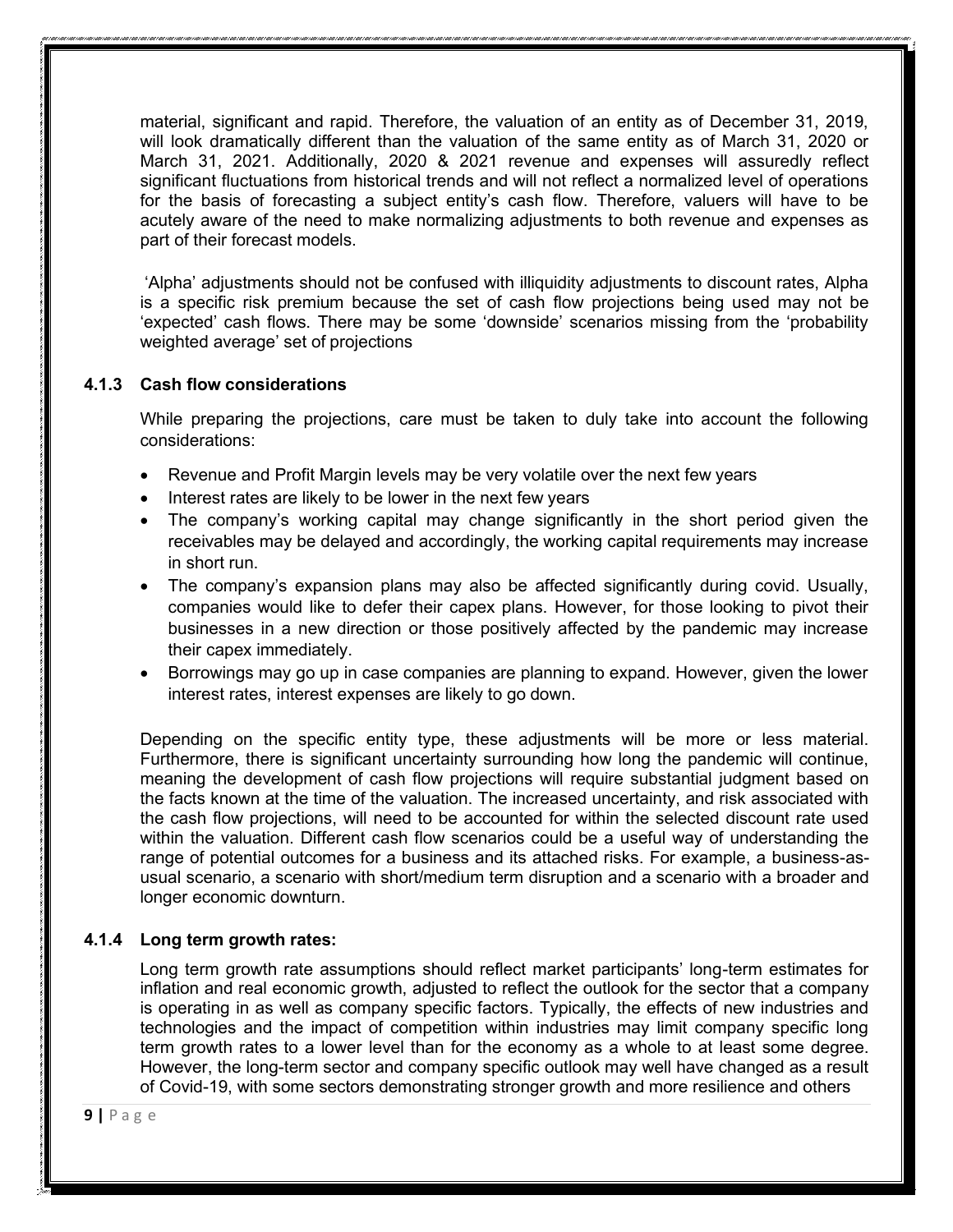being relatively weaker than previously expected. The overall drop-in risk-free rates, and indeed discount rates more broadly, is also arguably consistent with a reduction in long term economy wide nominal growth expectations to at least some degree, due to changing expectations of inflation and/or real economic growth. It is therefore important that the discount rate and longterm growth rate assumptions used within a valuation are internally consistent, otherwise the capitalization rates / multiples implied within terminal values may not be realistic or reconcilable with market data.

## **4.1.5 Cost of capital**

At the current time the Capital Asset Pricing Model (CAPM) and other established methods for calculating the cost of capital should continue to be used. As these approaches rest upon a theoretical basis which should hold good in general – including in times of an economic downturn – there is no reason to adjust the general approach for calculating the cost of capital. However, a review of each input factor seems appropriate and assessment of the overall result is certainly required. For instance, the use of a normalized or smoothed risk-free rate may be advisable if a particular daily spot risk-free rate appears out of line with other days as a result of market volatility. Given the overall decline in risk-free rates and stock markets at the start of the pandemic, even if a spot risk-free rate was being used, it may be necessary to consider an increase in the equity market risk premium from previous levels. However, equity markets have since staged significant recoveries with a number of global indices at or even exceeding prepandemic levels. This suggests that broader market discount rate inputs may actually be indicating lower discount rates than those seen prior to the start of the pandemic.

#### **4.1.6 Cost of debt/gearing**

Other components of the cost of capital may need to be adjusted to take into account industry, geographic or company specific risks arising out of current market conditions. Therefore, valuers must consider (on a case-by-case basis) whether the actual, current debt margins should be applied (or not) in order to estimate an appropriate cost of debt (e.g., depending on whether a company is funded short-term or long-term, the necessity of future (re)financing, promised vs. expected yield, assumption whether observed spreads persist indefinitely, etc.). The same principle holds for the appropriate target debt/equity ratio which, in general, might be expected to be lower relative to equivalent historical ratios in certain sectors due to the constraints on current debt financing packages.

## **4.1.7 Discount Rates**

The selection of a discount rate is meant to align the relative risk associated with an entity's operations, or an investment in the subject entity, compared to alternate investment options and their associated rates of return. In times of crisis, and with extraordinary market volatility, it becomes paramount for valuers to view market data through a different lens. Valuers must take care not to operate mechanically but to be consciously aware of the data and assumptions relied-upon. Principally, whether through a risk-free rate adjustment or within the valuers determination of the company-specific risk premium, the discount rate selected must match the inherent risk of achieving the cash flow projection of the subject entity. The discount rate must also be derived based on what is "known or knowable" as of the valuation date. One needs to be careful regarding adoption of relevant discount rate by adjusting for any risks. If the risks are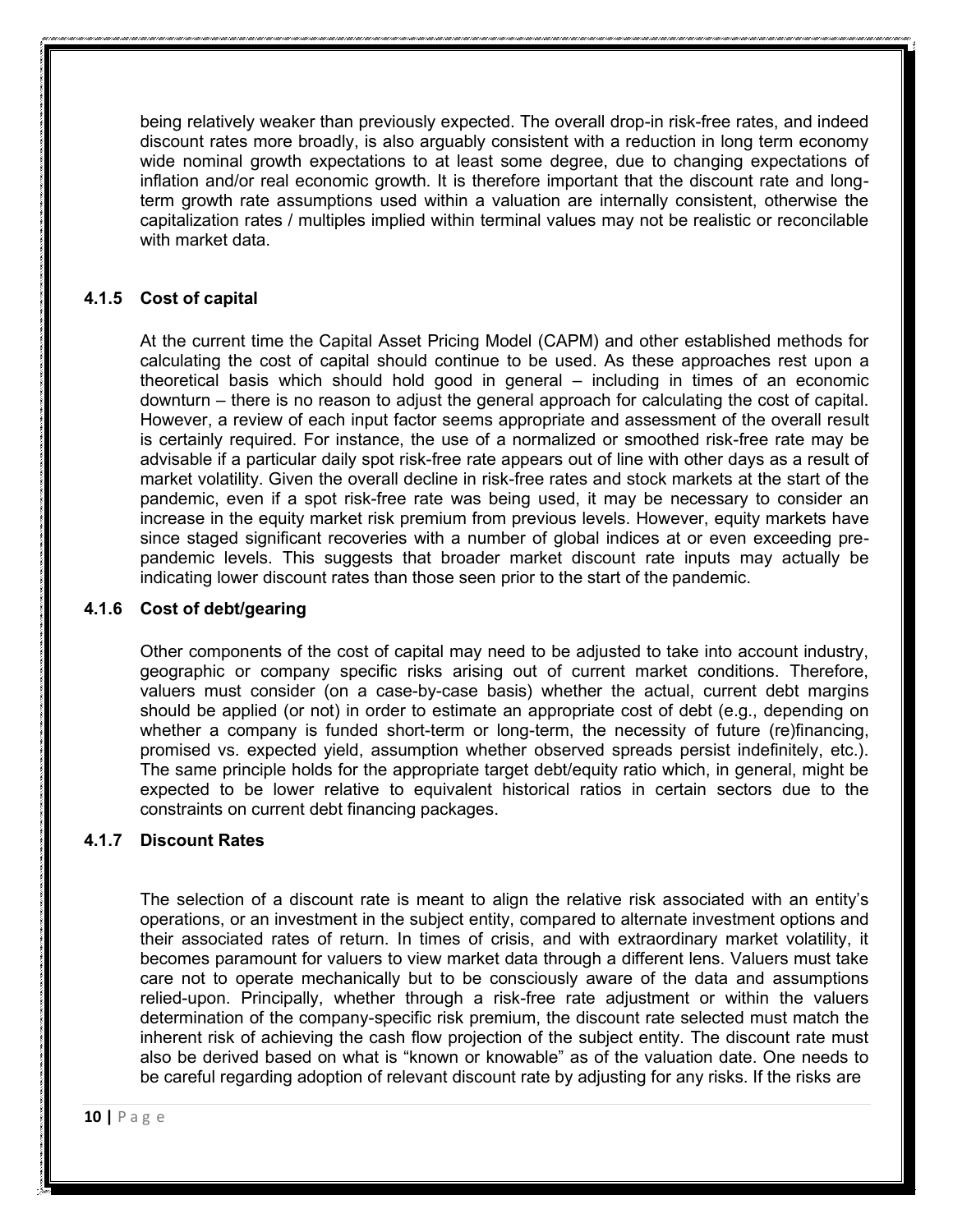internalized in future projections of cash flows, in terms of revenues or costs, then adding any further risk premium on discount rate would be erroneous. Since the interest rates are reduced, it calls for a lower cost of capital. Further, investors' expectations are reduced when it comes to investing given the slowdown in business activity. Since the cost of capital is expected to change considerably over time, valuers may use varying discount rates over time.

The discount rate should be adjusted for Covid only if the valuer is unable to make realistic adjustments in cash flows. Adjusting both cash flows and discount rate may lead to double counting the pandemic effect.

It has been observed that some valuers have followed an approach of adding a discount for distress. Distressed entities generally have higher risk profiles and lower profitability levels compared to their healthy competitors, and a discount for distress, usually at least 20%, is built into the valuation. However, this is not a preferred approach and It's better to build the risk into the cash flows and discount rate.

#### **4.1.8 The COVID-19 marketability discount.**

It may make sense to use a separate COVID-19 marketability discount because it clearly shows the valuers' thought process and the actual discount being applied for the current high level of uncertainty. Clearly, this is a method that would be applied depending on the situation. The logic to develop a COVID-19 marketability discount can be applied to directly adjusting the multiplier, discount, or capitalization rate or applied as a separate discount for marketability. As with any discount, care must be exercised to not apply a discount for a risk that has already been fully accounted for.

When applying a COVID-19 marketability discount, Valuers must value the subject company similar to how they would have done prior to COVID-19-related issues becoming prevalent. Valuers may adjust future cash flows to what is most likely. The marketability discount accounts for that increased risk from possible but not predictable economic or governmental action that could change those cash flows. Since February 2020, in general, marketability discounts have increased as a result of the factors below – albeit partially offset by a lower risk-free rate of interest*:*

- Decreased access to financing for the underlying business and the purchase of the minority position itself.
- Decreased M+A activity and a reduced pool of willing buyers.
- Increased supply side of secondary investments as institutions seek to divest to rebalance and/or meet regulatory requirements.
- Reduced expected profitability, cash flow and longer realization timelines.
- Increased perceived risk and demand of higher returns

If the value of any business is the sum of its future cash flows, then valuation fundamentally depends on predicting the future**.** The uncertainty created by the coronavirus pandemic has made this prediction even more difficult than before in this environment. The onus is on the valuers to duly consider the parts of the future which are known, and which can be predicted, to build a more detailed picture and make valuation more achievable. For industries that are expected to be resilient through the crisis, a business case must be made that explains this in detail. At the level of the individual business there will be many things that can be predicted, and data should be used to highlight these. Specific measures taken by businesses to reduce losses, or to take advantage of growth opportunities in specific profit centres, must be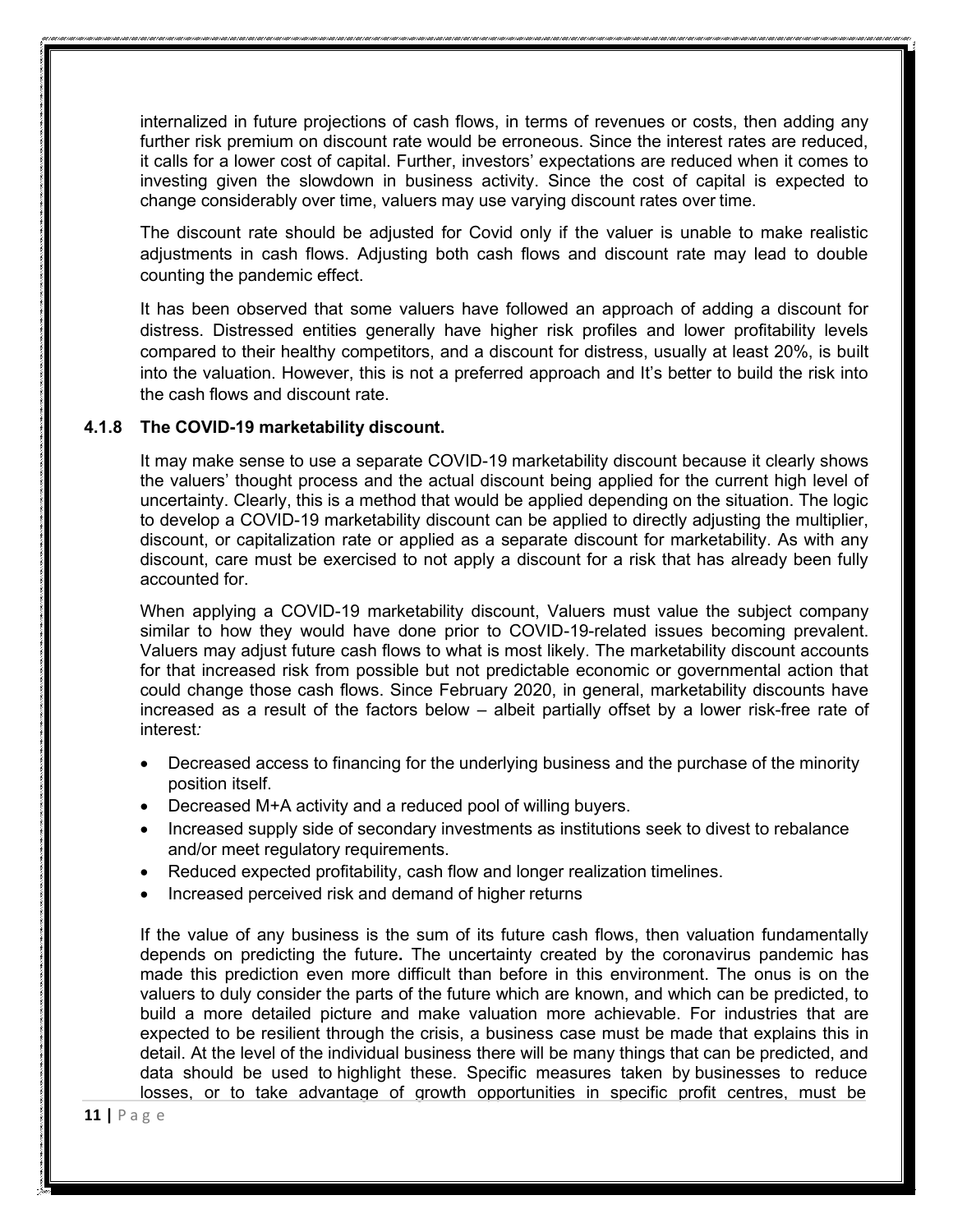quantified, tracked and highlighted. The objective is to reduce the generalized cloud that surrounds the future by making certain parts of it clearer and more predictable.

#### **4.1.9 Illiquidity adjustments to discount rates**

In the immediate aftermath of Covid-19, illiquidity adjustments might be required to discount rates for assets in sectors where it is observed that the marketplace had frozen up or its efficiency had diminished to some degree. Any such adjustments ideally should be incorporated in operating parameters rather than discount rates as these conditions are most likely to be temporary/short term whereas discount rates are applied for the entire period of projections which are medium to long term.

#### **4.1.10 Beta**

Applying increased scrutiny to previously assessed betas will be appropriate to ensure that expected sector volatility is appropriately incorporated within the discount rate. Due to the extreme volatility experienced due to the spread of the COVID period there can be a disproportionately large impact from the data in certain months on the beta calculations, in some cases causing betas to double or halve from previous levels. It may be appropriate to exclude the data from these particularly volatile months in certain circumstances to ensure the beta isn't disproportionately weighted towards data from this highly volatile period. Whilst changes in beta may well be justified given the shifting patterns in sector performance, these changes should also be grounded in general expectations for the expected performance and relative volatility in the sector going forward, rather than just mechanically applied from historical data.

#### **4.1.11 Increased volatility in betas**

In addition to financial forecasts being affected by the COVID-19 pandemic, the discount rates used in a DCF analysis to discount future cash flows are affected as well. One input typically used to estimate the discount rate is a company's beta. Beta is often estimated by comparing a stock's historical returns to those of the market, and can be estimated using different estimation windows (e.g., the previous one, two, or five years of returns) and return frequencies (e.g., daily, weekly, or monthly).

Estimating betas using weekly returns over the past two years shows that, on average, betas have increased substantially since the COVID-19 pandemic began in March 2020. An increase in beta, all else equal, implies an increase in discount rate and a corresponding reduction in valuation. The increase in betas varies broadly across industries. The COVID-19 pandemic has also resulted in an additional element of uncertainty regarding the most appropriate way to calculate beta. It is well established that the estimation period may impact betas. Because the COVID-19 pandemic unfolded quickly, betas calculated using short-term lookback windows are more likely to be affected than betas calculated from longer-term data. Again, the sector to which the company belongs should determine whether the long-term price movements should be given higher weightage in Beta estimations or short term. For the sectors, which have had moderate to low impact beta may be estimated using long term price movements, and sectors which have had high impact with lingering after effects, would require higher weightage to short term price movements for beta estimations.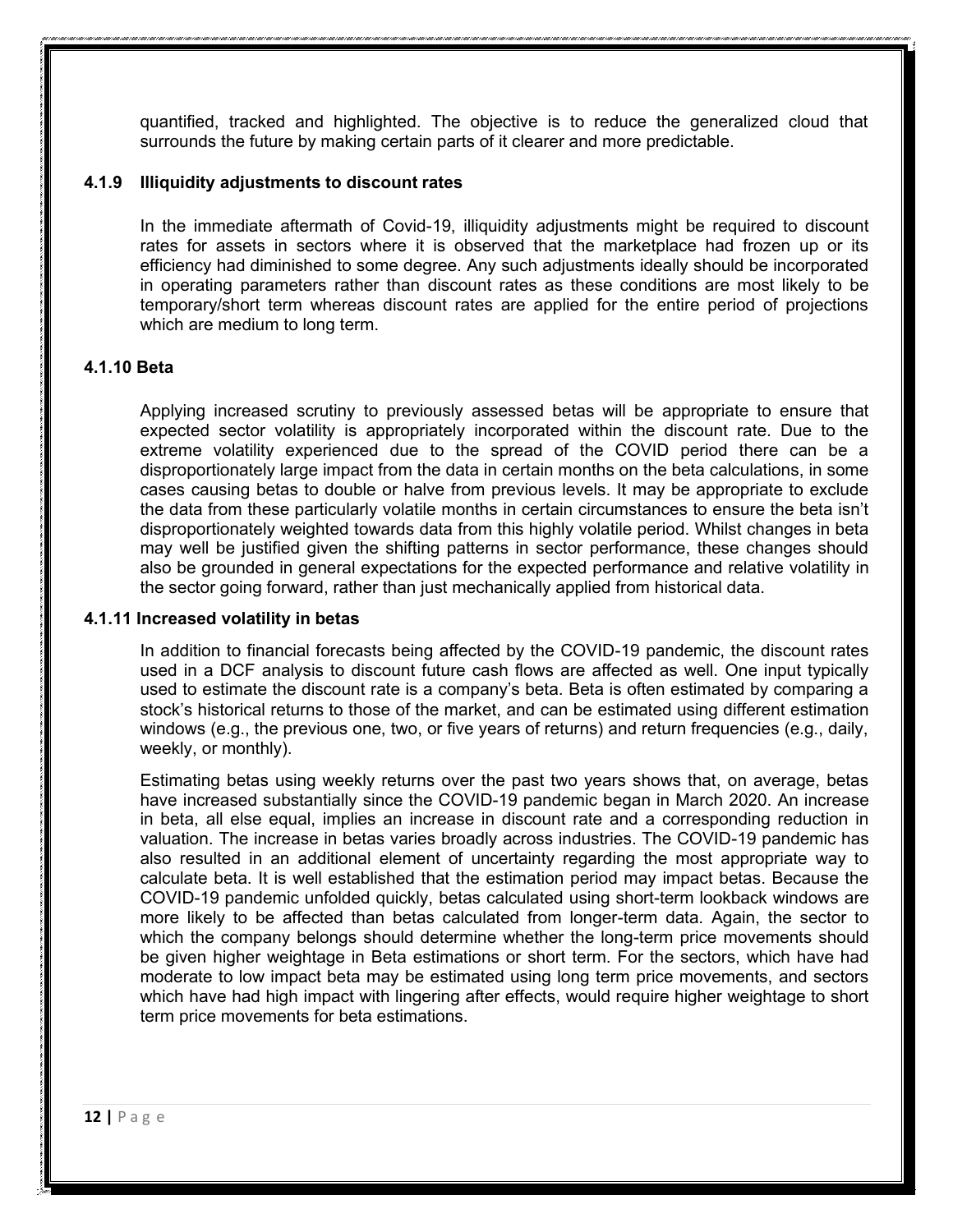## **4.1.12 EBITDAC**

The overly simplistic principle of just excluding the period affected by coronavirus, and employing the same metrics for valuation but using the time period immediately before the pandemic took hold (the so called EBITDAC approach**),** will not yield a meaningful valuation on its own. Each industry and each business is different, but in most cases people do not reasonably expect conditions to return to exactly as they were in 2019, and a simplified valuation with this approach is obviously flawed. Each business will have some elements that are more profitable than before, some that are less profitable, some business units that have completely changed or have been eliminated, and new profit centres that may not have existed before. Businesses that cannot reduce the uncertainty around their future at all will face valuations that are significantly discounted compared to pre-COVID levels, whereas those that can show at least a degree of predictability will be discounted far less

The main principles of business valuation still apply. The question is how much of a discount from the pre-COVID valuation is reasonable for businesses that have been negatively affected, or how much of a premium can be justified for businesses that are performing better than ever. The key to each answer is building a reasonable business case, using those pieces of data or insights that are available, to reduce the uncertainty around the data that is not available.

#### **4.2 Market Approach**

Market-based valuations determine the value of a company by comparing it to similar business transactions. The Market Method already includes the challenge of sufficient access to market data on sufficiently comparable competitors; Now it carries the distinct challenge of using pre-COVID-19 transactions in post-COVID-19 valuations. This means expert analysis and adjustments will be required in order to produce useful financial metrics. Simply gathering a group of transactions from the past three years and calculating an average multiple will not suffice. Valuer should

- Evaluate maintainable revenue and earnings, keeping in view the market participants' perspective.
- Assess whether recent transactions are still comparable- A multiple reported even a month ago might materially misrepresent the risk associated with a comparable transaction today.
- Assess whether current market prices reflecting long term fair value "unaffected" metrics vs. "affected" market prices, it is important to document the nature of the selected multiples (actual vs. normalized)
- Look at Forward Multiples.
- Understand that Transaction Multiples could gain more traction but in the current scenario will still need to be adjusted downwards; the degree of this adjustment will need to be assessed on a case-to-case basis depending upon the industry, level of stress.
- An important part of any appraisal assignment is analysis of market conditions. The coronavirus threat may be impacting market conditions. However, in most markets it is not yet clear to what extent, if any, market conditions are affected. Related, complicating factors include fluctuations in the stock market and changes in mortgage interest rates.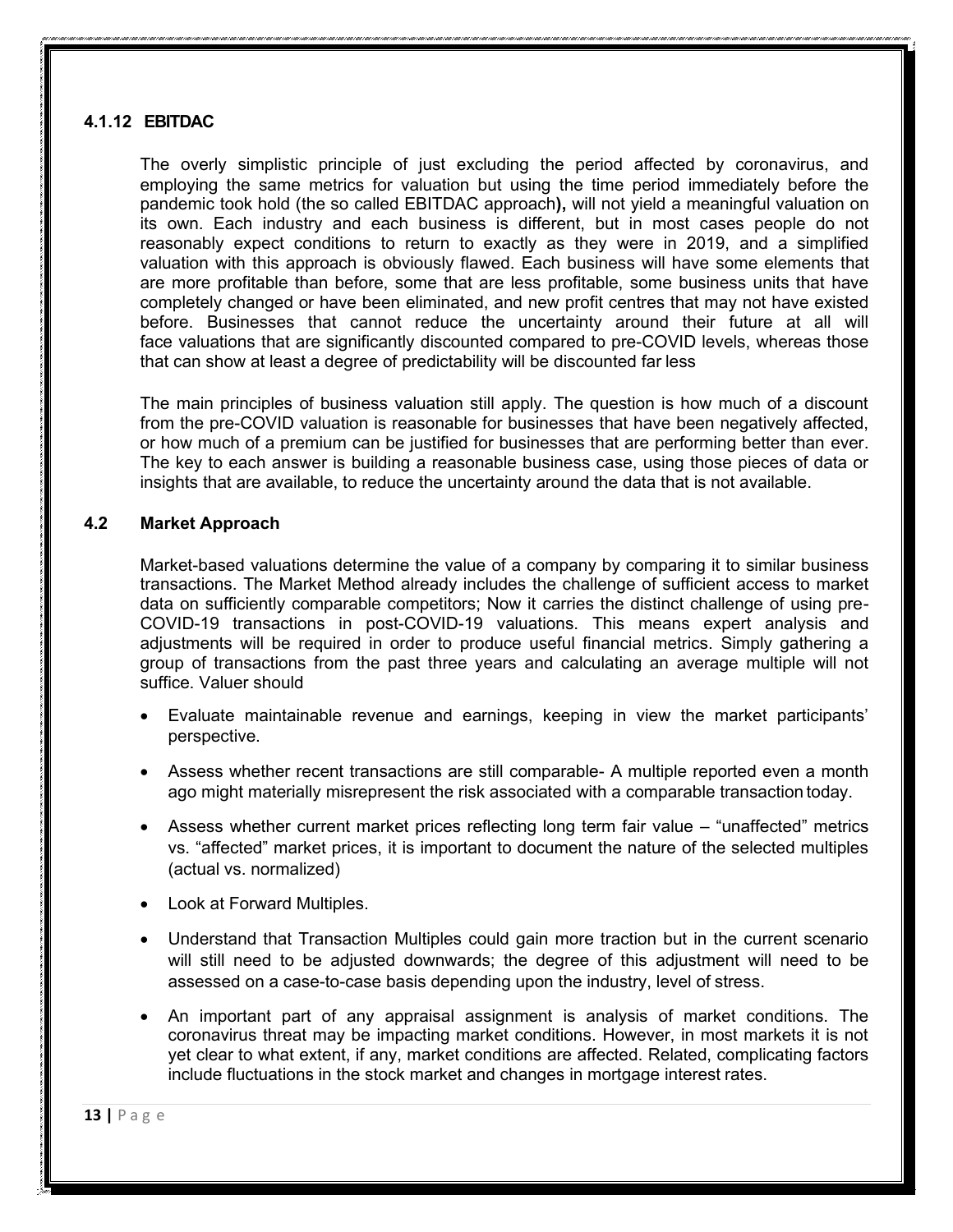- Market analysis includes observing market reactions. This analysis becomes more complicated when market participants themselves are facing uncertainty.
- Appraisal reports should include a discussion of market conditions, and so mention the Coronavirus outbreak and its possible impact. However, it is not appropriate to include a disclaimer or extraordinary assumption that suggests the appraiser is not taking responsibility for analysis of market conditions.
- In Plant and Machinery valuations a down fall of rates ranging from 5% to 50% depending upon the type of asset has been noticed. Lowest was in personal mobility – that is cars etc. Max was in construction equipment

Thus, the valuation professional needs to carefully use the multiples associated with the transactions that occurred during this crisis. While multiple valuation methods should always be used to value a business, some will be more appropriate in the time of COVID-19 and should be weighted accordingly.

#### **4.2.1 Use of Ranges**

- Valuation ranges will need to be wider than normal, and these ranges may well be subject to volatility as valuations are updated over time.
- $\circ$  In terms of financial reporting valuations, disclosures may need to be more detailed and make clear that valuations could change quickly over a relatively short time frame, particularly if the businesses are highly leveraged.

#### **4.3 The Asset Cost Approach**

The asset Cost approach is often used for valuation of businesses where their liquidation value is greater than the value of the business in operation as determined under the income, and market approaches. It is useable all the same as cost of substitution is meaningful even alongside the income or cash flow approach. As Professor John Bon bright puts it so clearly in his book "The Valuation of Property "that replacement cost approach is one that cannot be done away with, a paragraph from his book is reproduced here to illustrate this principle that still holds its meaning:

"It is doubtless true as Mr George O May testified in litigation of the proposed Bethlehem-Youngstown Steel merger that modern financial practice and appraisal theory accord much less significance than formerly to "physical valuations" and much more significance to reported and estimated earnings. But it would be utterly disastrous to ignore replacement costs; for they have a significance not possessed by any other data in setting the upper value beyond which a replaceable property may not be valued. An industrial plant, "can't be worth more than it would cost to reproduce it; neither can it be worth less than its salvage value if it were destroyed." Indeed, there is much evidence that within the last few years that professional appraisers and security analysts have gone far too much in belittling the importance of replacement - cost data. Their very proper reactions against the popular assumption that property is normally worth its replacement cost, minus conventional deductions of depreciation, has led some of them to the equally untenable position that replacement costs can be safely ignored."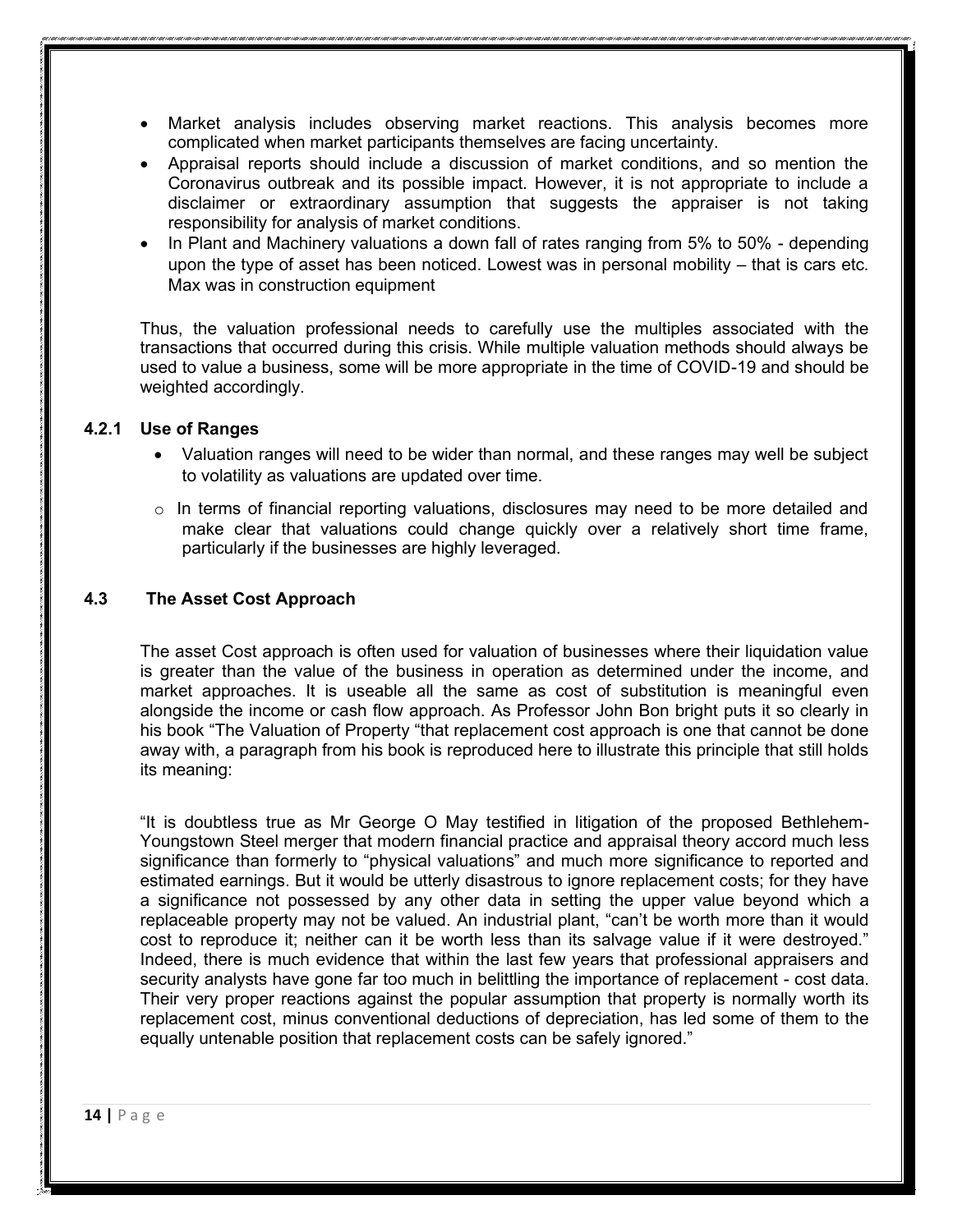This approach requires applying the cost method and factors in both functional and economic obsolescence in determining the value of asset. The macro-economic impact of Covid 19 both mid-term or long-term impact related to customer behavior, impact on supply chain or even excess capital costs will be reflected in these adjustments required to be made to assets value. In some ways this value adjustment mirrors reduced net cash flows in an Income approach due to similar macroeconomic or specific industry factors. Economic obsolescence used in the cost approach gets also expressed through an increased denominator, the equivalent discount rate in the Income approach reflecting increased uncertainty in some ways, ultimately both the cost approach and income approach express reduced value on account of the same underlying external or specific industry factors. In fact, depreciation of operating and functional obsolescence quite often uses capitalized earning method to evaluate depreciation or the differential in the income is used to determine deprecation.

Typically, in the cost approach, excess capital outlay can be determined using cost to capacity principles applying known cost to capacity factors, and functional obsolescence caused by increased costs or reduced yield can be determined applying differential cash flow analysis and economic obsolescence resulting from reduced demand, regulatory changes can also be determined using the similar analysis or simply taking effect of capital additions in the future based on its present value. While using the replaceable physical assets method one must bear in mind that they do not constitute the entire property in question. The entire property comprises of tangible and intangible assets, the goodwill too, thus value of an entity can only be fully determined when you add determined value of current and intangible assets to the new replaceable costs after deducting depreciation.

This approach is also suggested in the context of assets where the going concern status is doubtful or where buyer can expect a greater Value if they liquidate the business' physical assets after settling liabilities and closing up shop than they would by continuing business operations. Given the uncertainty with respect to the duration and severity of COVID-19 and its related economic impacts, it is likely that companies will need to employ even more careful scrutiny and judgment as they work through impairment assessments pertaining to assets such as goodwill, PP&E, and equity method investments. Management should apply informed judgment as it relates to these impacts on financial reporting matters. Asset Approach often relies on historical data which may be outdated. Further, use caution with reliance on reports qualified due to the pandemic and related matters.

Site inspection- Ideally valuer should conduct such enquiry personally at the site or through an employee or associate or local valuer at the site however it is needless to again say that the ultimate responsibility of valuation report in either case shall lie on the shoulders of the person signing the report.

In circumstances such as Lockdowns due to pandemic, site inspections become challenging and unachievable. In such scenario, the valuer must emphasis on conducting site inspections virtually, through various modes / technologies available, including live virtual site inspection through online real-time basis video conference platform, rather than carrying out valuation on desktop analysis basis. For residual life, the maintenance records of the assets may be seen. Good maintenance means a good residual life. Regarding all the other data – like calculating the Replacement cost, internet data mining might be used.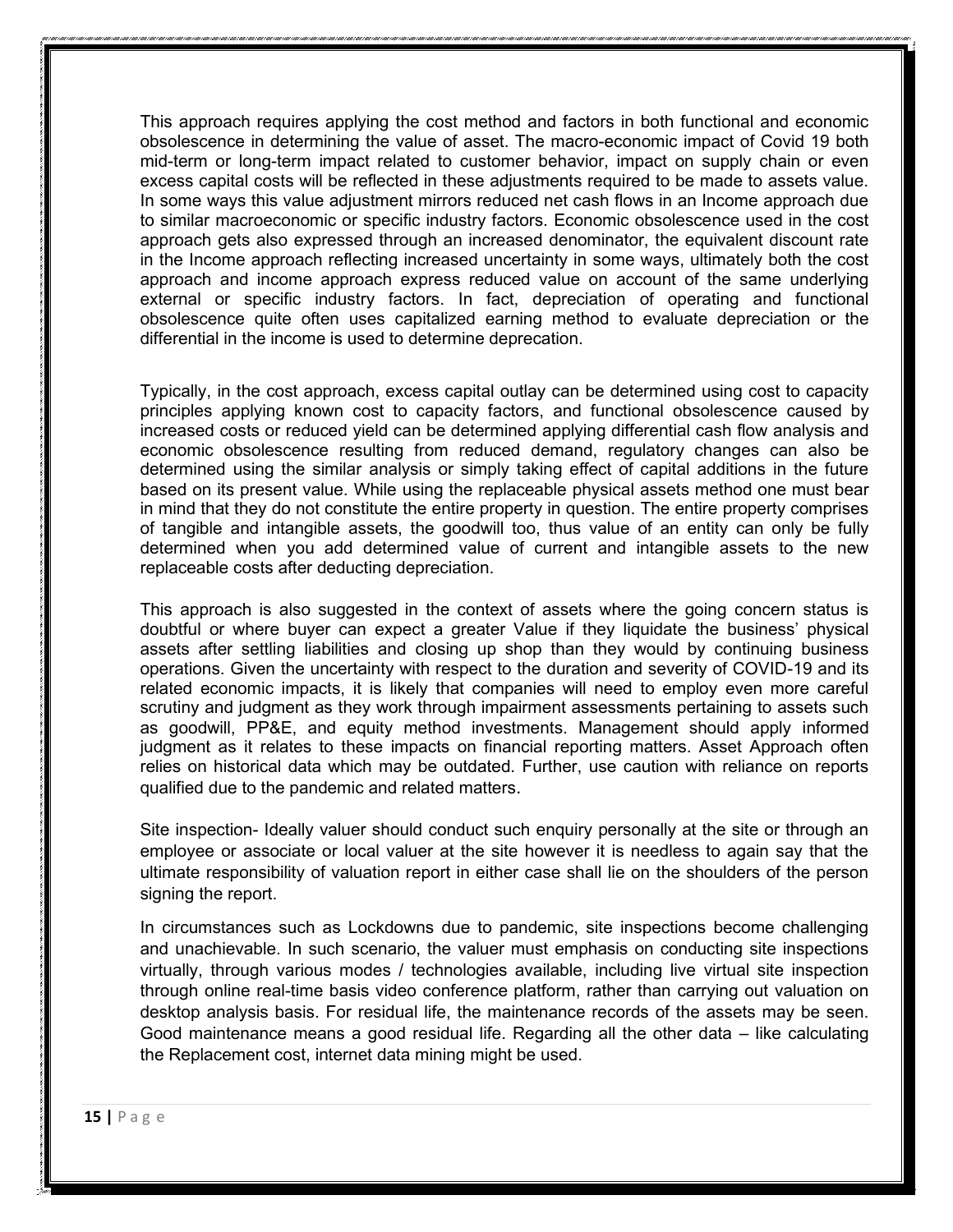## **5. Valuation Disclosures**

Companies around the world are experiencing severe business disruption as a result of the COVID. Restrictions in production and trade are interrupting supply chains, and demand for certain products is falling, or increasing, as consumer needs and anxieties evolve. Such changes in circumstance may require additional or revised disclosures in current and future Valuation reports. Disclosures should include information that is material and relevant for end users as of the date of the valuation:

- Valuation is therefore reported on the basis of 'material valuation uncertainty' prevailing as on the date of this Report. Consequently, less certainty – and a higher degree of caution – should be attached to valuation than would normally be the case.
- Values may change more rapidly and significantly than during standard market conditions.
- For the avoidance of doubt, the inclusion of the 'material valuation uncertainty' declaration above does not mean that the valuation cannot be relied upon. Rather, the declaration has been included to ensure transparency of the fact that – in the current extraordinary circumstances – less certainty can be attached to the valuation than would otherwise be the case. The material uncertainty clause is to serve as a precaution and does not invalidate the valuation.

## **6. VSC Guidance**

- 6.1 The emergence towards the end of 2019 of the novel coronavirus, also known as Covid-19, and the resulting global pandemic, has created a huge amount of uncertainty around the world. Among the many manifestations; this has led to enormous market volatility. These times have been made even more interesting in respect of valuation as valuers are having to value assets, when there are limited to no comparable evidence and all markets are facing an uncertain future.
- 6.2 It should be noted that this Guidance does not deal with uncertainty caused by limitations imposed under the terms of engagement on the extent of investigations or information, though this topic is also relevant for these challenging times and may be dealt with in a future IVSC perspectives paper.
- 6.3 One of the main issues when dealing with valuation uncertainty is that a valuation is not a fact, but it is an estimate of the most probable of a range of possible outcomes based on the assumptions made in the valuation process. Market valuations are estimates of the most probable price that would be paid in a transaction on the valuation date. However, even where assets are identical and exchanged in contemporaneous transactions, fluctuations in the prices agreed between different transactions can often be observed. These fluctuations can be caused by factors such as differences in the objectives, knowledge or motivation of the parties. Consequently, an element of uncertainty is inherent in most market valuations as there is rarely a single price with which the valuation can be compared.
- 6.4 Valuation uncertainty should not be confused with risk. Risk is the exposure that the owner of an asset has to potential future gains or losses. Risk can be caused by various factors affecting either the asset itself or the market in which it trades.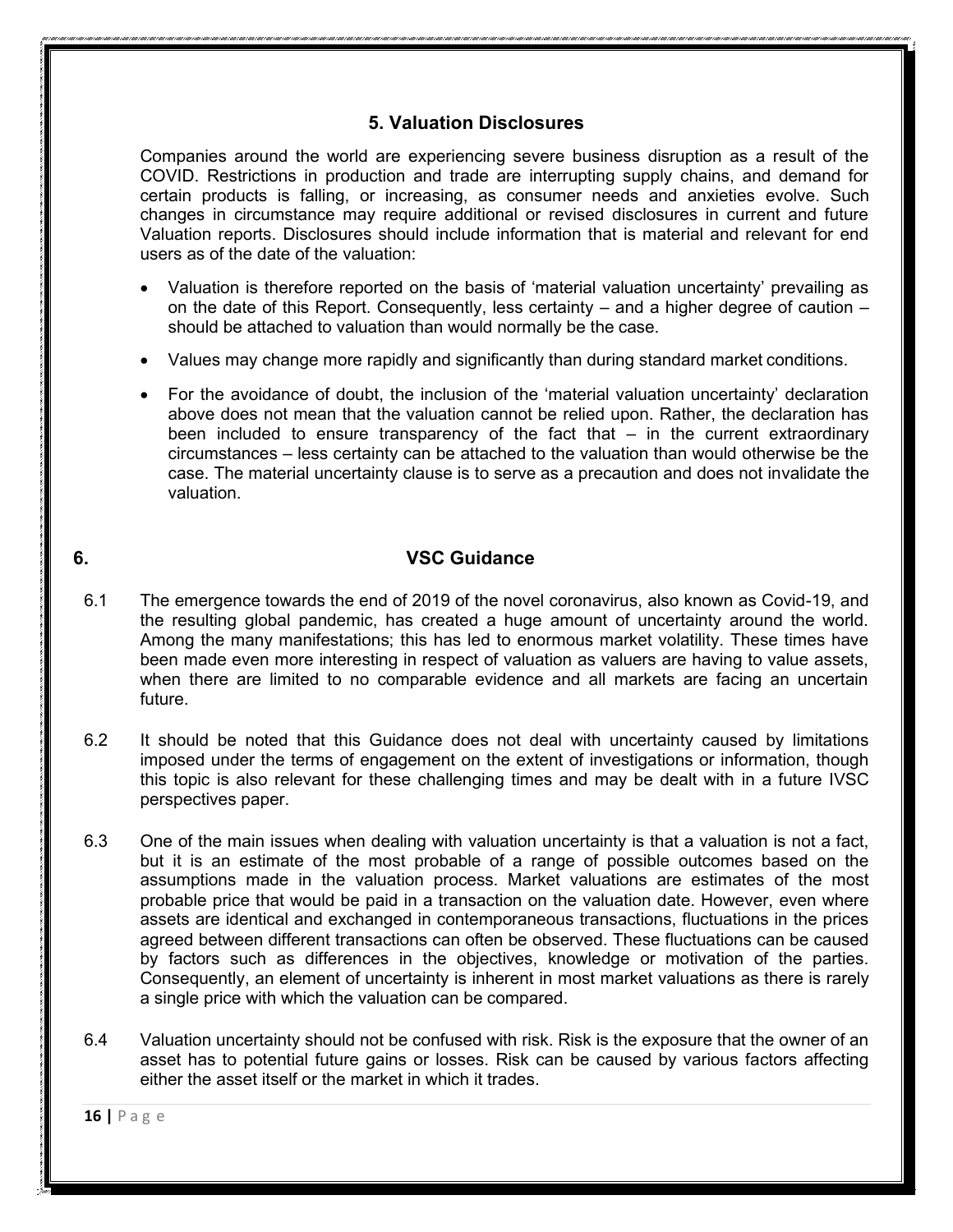Examples include:

- for tangible assets reduction in market prices after the date of acquisition or valuation,
- a deterioration in the projected future income of a security,
- a loss of liquidity compared with other assets,
- costs for maintaining or developing an asset being higher than currently anticipated,
- the rate of an asset's technical or physical obsolescence being higher than currently anticipated.
- 6.5 Such risks are taken into account by informed buyers/sellers when considering a bid for an asset and are balanced against the perceived advantages of ownership. Risk is therefore normally reflected in market prices. Risk can often be quantified. For example, market risk can be measured by applying statistical techniques to previous patterns of price fluctuation, or by assuming different market scenarios to model different outcomes. Techniques for identifying risks and quantifying them are central to the various methods used to determine discount rates used in valuation.
- 6.6 Valuation uncertainty should not be confused with stress testing, i.e. measuring the impact on a current price or value of a specified event or series of events. Valuation uncertainty can be caused by various factors. These can be broadly divided into the following categories: • market disruption, • input availability, • choice of method or model. These causes of valuation uncertainty are not mutually exclusive. For example, market disruption may affect the availability of relevant data which, in turn, may create uncertainty as to the most appropriate method or model to use. Interdependence and correlation between the causes of uncertainty are therefore likely to exist and account should be taken of this during the valuation process.
- 6.7 **Market Disruption** Valuation uncertainty can arise when a market is disrupted at the valuation date by current, or very recent events, for example through panic buying or selling, or a loss of liquidity due to a disinclination of market participants to trade. The events causing market disruption may be macroeconomic such as the 2009 financial crisis or recent disruptions in the UK markets due to Brexit, or microeconomic for example an unexpected change in the law or a natural disaster disrupting a sector of the market or causing disruption to the supply chain of an industry. In respect of the coronavirus, the market disruption could be seen as microeconomic, but in future this could also have some macroeconomic implications.
- 6.8 **Input Availability** A lack of relevant input data will cause valuation uncertainty. This may be due to market disruption as described above, but may also be due to the assets being unique or because the market for the asset is normally illiquid. Where there is a lack of relevant market data, there may be a need to extrapolate inputs from directly observable prices for similar assets, or to rely on unobservable inputs. These are inputs for which market data are not available but that can be developed using the best information available about the assumptions that market participants would use when pricing the asset. The use of extrapolation or unobservable inputs can be a source of uncertainty because of the difficulty of finding objective evidence to support either the adjustments or the assumptions made.
- 6.9 **Choice of Method or Model** For many asset types, more than one method or model may be commonly used to estimate value. However, those methods or models may not always produce the same outcome and therefore the selection of the most appropriate method may itself be a source of valuation uncertainty.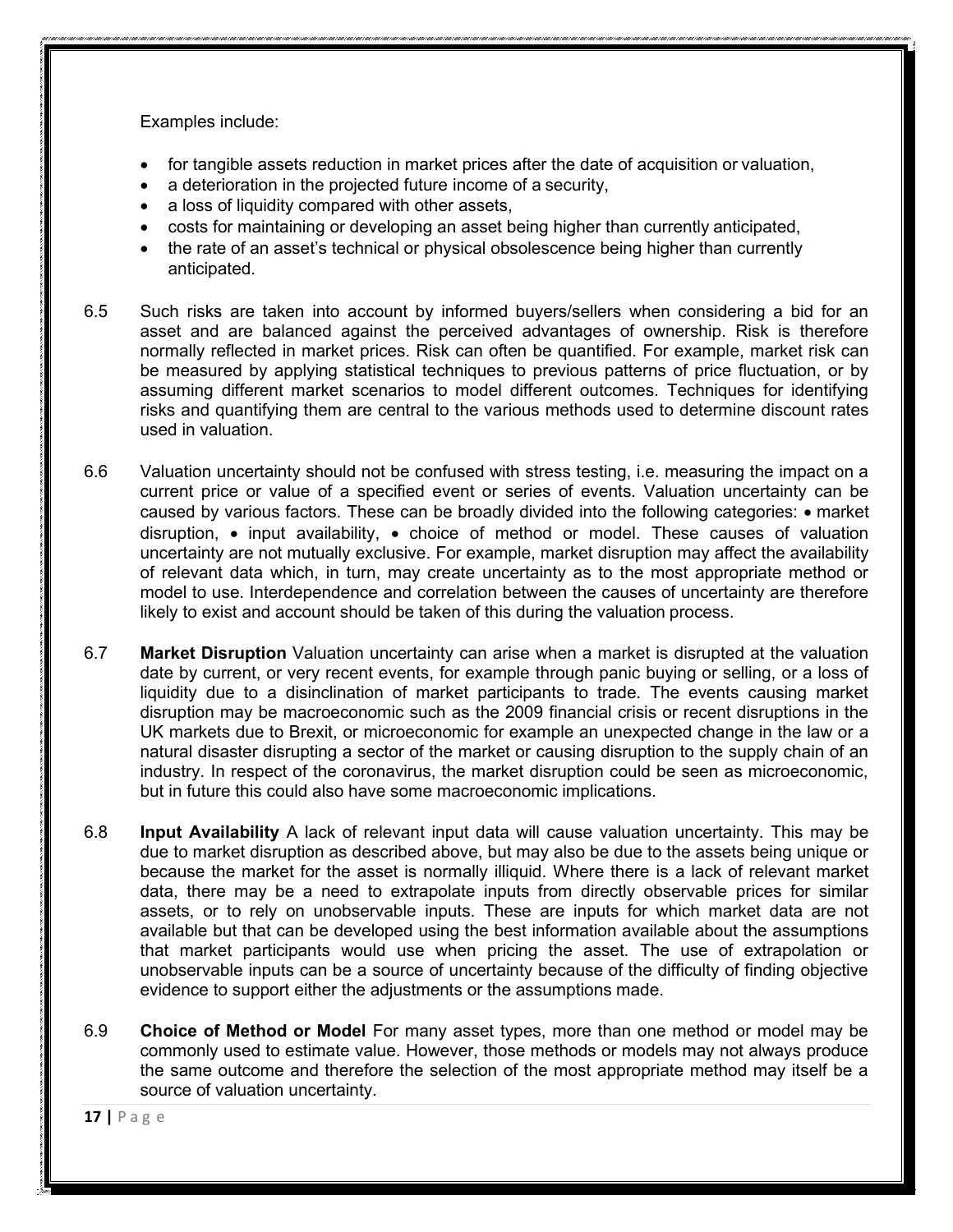## **6.10 Significant Uncertainty**

- 6.10.1 Most valuations contain an element of uncertainty but IVS 103 only requires this to be disclosed when it is "significant". A requirement to disclose uncertainty when it is of no or limited consequence would be an unnecessary complication in the reporting of many valuations and could breach the principle that reports should provide the intended reader with a clear understanding of the valuation.
- 6.10.2 However, the existence of significant uncertainty does not mean a valuation cannot be undertaken, but it does mean that significant assumptions within the valuation approach and methodology should be disclosed within the valuation report. Factors that it may be helpful to consider in order to determine whether valuation uncertainty is significant for tangible asset and business valuations include:
- 6.10.3 whether the valuation is required for internal purposes by the commissioning party or whether it will be disclosed to and relied upon by third parties (the threshold of materiality is likely to be lower if the valuation is to be relied on by third parties);
- 6.10.4 the extent to which the value of a total portfolio is affected if the valuation uncertainty affects only certain assets within the portfolio (this may also involve considering correlation and interdependence between the individual assets);
- 6.10.5 whether the cause of the uncertainty was known to the commissioning party or to a third party relying on it when the valuation was commissioned;
- 6.10.6 whether the effect of the uncertainty could expose the commissioning party or a third party relying on the valuation to significant risk of loss

## **6.11 Measuring Valuation Uncertainty**

- 6.11.1 Notwithstanding the general caution required in presenting any quantitative estimate of uncertainty, there may be valuation purposes where it is required. As discussed, uncertainty stemming either from the choice of model or method, or from a lack or inconsistency of input data, may be estimated by observing the effect on the valuation of using an alternative model or input. Quantification of valuation uncertainty can be more relevant for some classes of asset than others. Where two or more alternative scenarios are possible the valuation should be based on the most likely scenario.
- 6.11.2 A quantitative measure should always be accompanied with a narrative describing the cause and nature of the uncertainty.
- 6.11.3 A purely numeric illustration will only confirm uncertainty, not explain it. There is no useful purpose served by providing such a quantitative expression of uncertainty if this will not result in a better understanding of the valuation conclusion by the user.
- 6.11.4 Quantifying valuation uncertainty does not involve forecasting a worst-case scenario. The objective is not to stress test a valuation to an extreme case. Any test of valuation uncertainty should address the impact on the reported value of reasonable and likely alternative assumptions. When choosing alternative assumptions to measure uncertainty within a business or tangible asset valuation, a selection needs to be made among possibilities that are not